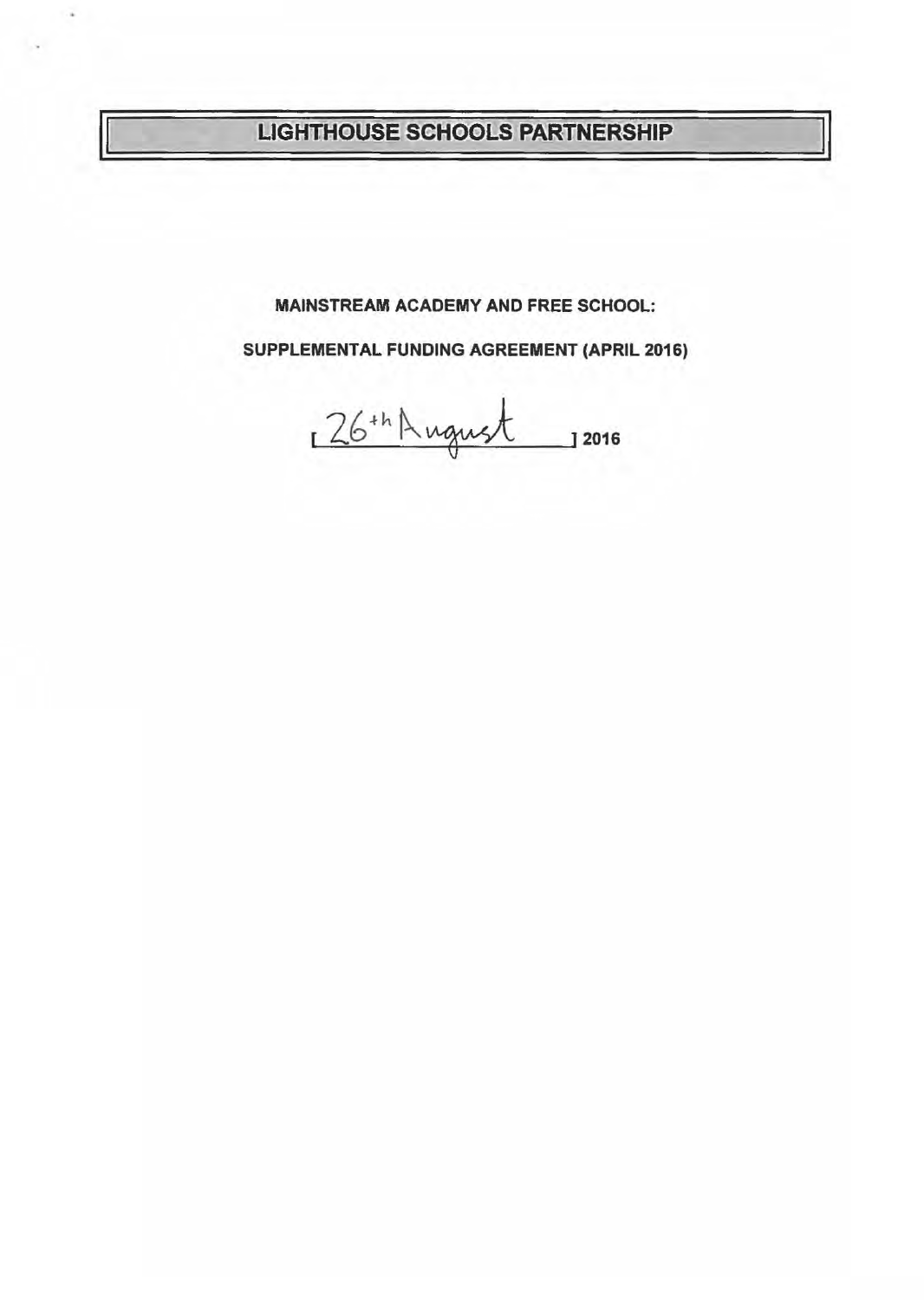# **Contents**

| <b>SUMMARY SHEET</b>                                   | 4  |
|--------------------------------------------------------|----|
| Information about the Academy:                         | 4  |
| <b>ESTABLISHING THE ACADEMY</b><br>1.                  | 8  |
| Definitions and interpretation                         | 8  |
| The Academy                                            | 9  |
| <b>RUNNING OF THE ACADEMY</b><br>2.                    | 9  |
| <b>Teachers and staff</b>                              | 9  |
| Pupils                                                 | 9  |
| <b>SEN unit</b>                                        | 9  |
| Charging                                               | 9  |
| Admissions                                             | 10 |
| Curriculum                                             | 12 |
| <b>GRANT FUNDING</b><br>3.                             | 14 |
| <b>Calculation of GAG</b>                              | 14 |
| Other relevant funding                                 | 15 |
| LAND<br>4.                                             | 16 |
| Version 1: existing freehold site                      | 16 |
| <b>TERMINATION</b><br>5.                               | 19 |
| Termination by either party                            | 19 |
| <b>Termination Warning Notice</b>                      | 20 |
| Termination by the Secretary of State after inspection | 21 |
| Termination by the Secretary of State                  | 21 |
| Funding and admission during notice period             | 22 |
|                                                        |    |

2

 $\sim$ 

 $\overline{\mathcal{A}}$  .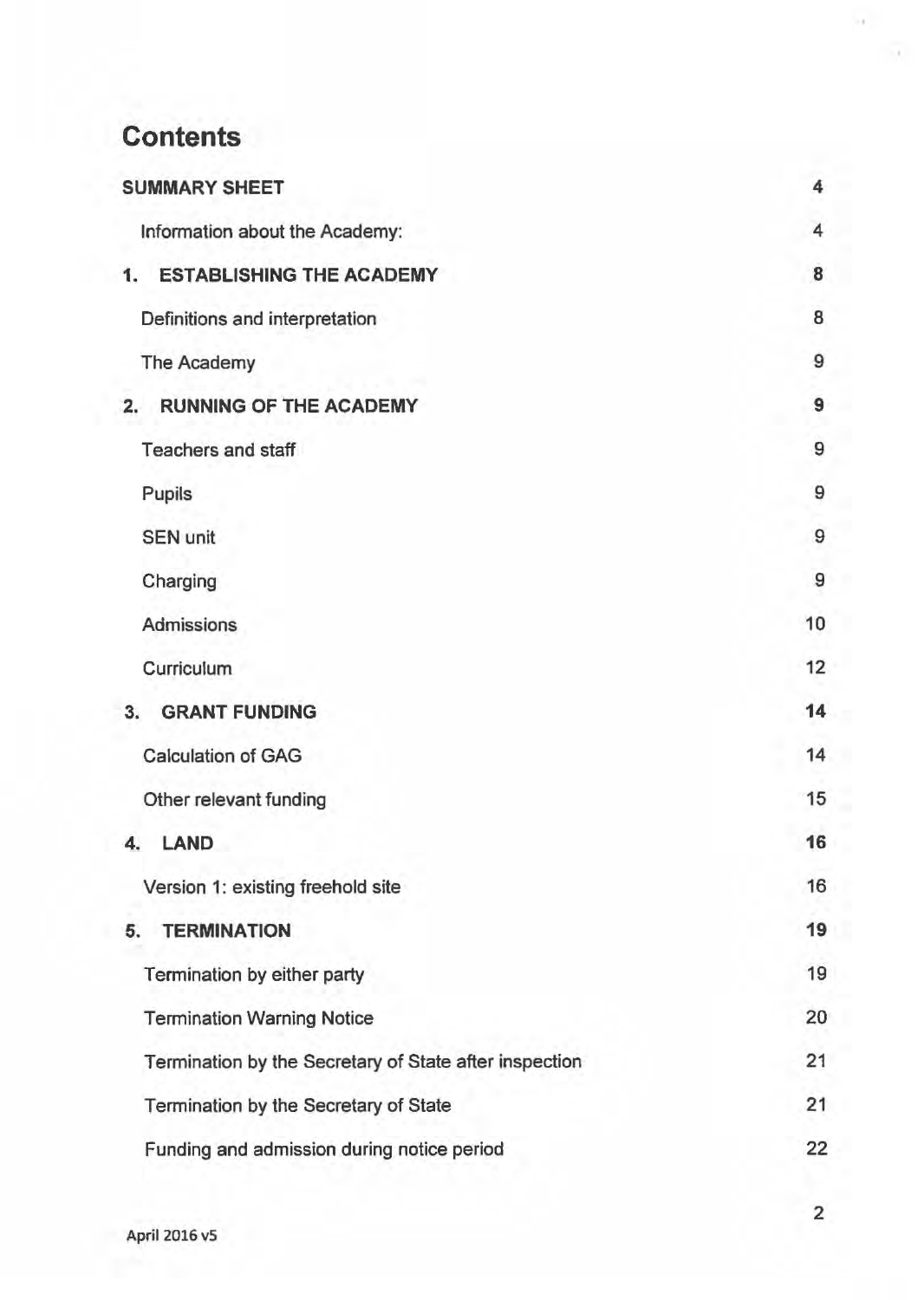| Notice of intention to terminate by Academy Trust                | 22 |  |
|------------------------------------------------------------------|----|--|
| <b>Effect of termination</b>                                     | 24 |  |
| OTHER CONTRACTUAL ARRANGEMENTS<br>6.                             | 26 |  |
| Annexes                                                          | 26 |  |
| The Master Agreement                                             | 26 |  |
| General                                                          | 26 |  |
| <b>ANNEXES</b>                                                   | 28 |  |
| PUPILS WITH SPECIAL EDUCATION NEEDS (SEN) AND DISABILITIES<br>7. | 28 |  |
| ADMISSION OF PUPILS WITH SEN AND DISABILITIES<br>8.              | 28 |  |
|                                                                  |    |  |
|                                                                  |    |  |

 $\bar{\psi}$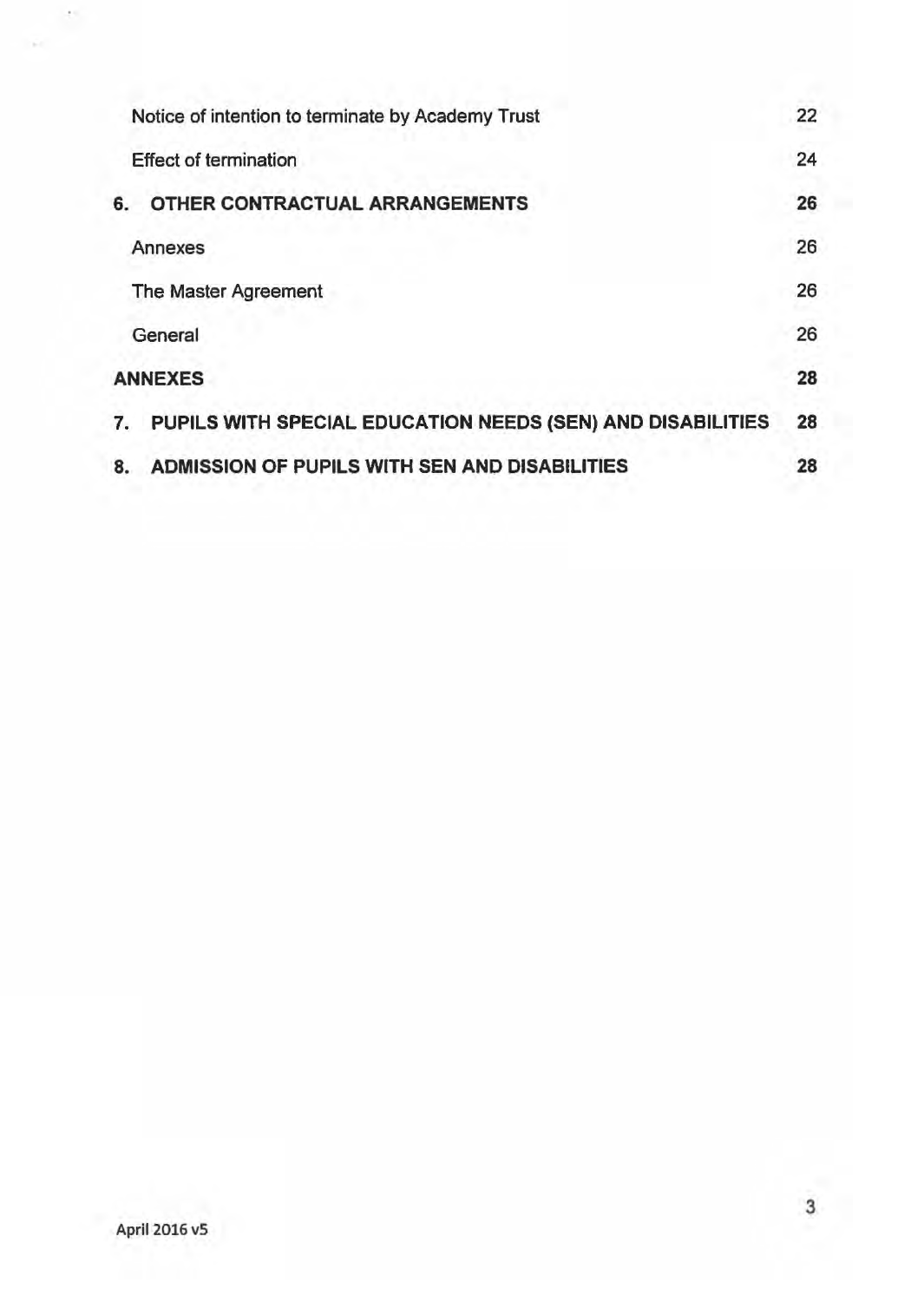## SUMMARY SHEET

## Information about the Academy:

| <b>Name of Academy Trust</b>                                 | <b>Lighthouse Schools Partnership</b>                                                                                                                                                                                                                                                                                                                                                                                                                                                                  |  |  |
|--------------------------------------------------------------|--------------------------------------------------------------------------------------------------------------------------------------------------------------------------------------------------------------------------------------------------------------------------------------------------------------------------------------------------------------------------------------------------------------------------------------------------------------------------------------------------------|--|--|
| <b>Company number</b>                                        | 07662102                                                                                                                                                                                                                                                                                                                                                                                                                                                                                               |  |  |
| Date of Master Funding Agreement                             | 26 <sup>+h</sup> August 2016                                                                                                                                                                                                                                                                                                                                                                                                                                                                           |  |  |
| <b>Name of academy</b>                                       |                                                                                                                                                                                                                                                                                                                                                                                                                                                                                                        |  |  |
| <b>Opening date</b>                                          | 1 July 2011                                                                                                                                                                                                                                                                                                                                                                                                                                                                                            |  |  |
| Type of academy (indicate whether<br>academy or free school) | <b>Mainstream Academy</b>                                                                                                                                                                                                                                                                                                                                                                                                                                                                              |  |  |
| <b>Religious designation</b>                                 | N/A                                                                                                                                                                                                                                                                                                                                                                                                                                                                                                    |  |  |
| Wholly or partly selective                                   | <b>N/A</b>                                                                                                                                                                                                                                                                                                                                                                                                                                                                                             |  |  |
| Name of predecessor school<br>(where applicable)             | Gordano School                                                                                                                                                                                                                                                                                                                                                                                                                                                                                         |  |  |
| <b>Capacity number</b>                                       | 1940                                                                                                                                                                                                                                                                                                                                                                                                                                                                                                   |  |  |
| Age range                                                    | $11 - 18$                                                                                                                                                                                                                                                                                                                                                                                                                                                                                              |  |  |
| Number of sixth form places                                  | 400                                                                                                                                                                                                                                                                                                                                                                                                                                                                                                    |  |  |
| <b>Number of boarding places</b>                             | N/A                                                                                                                                                                                                                                                                                                                                                                                                                                                                                                    |  |  |
| <b>SEN unit / Resource provision</b>                         | N/A                                                                                                                                                                                                                                                                                                                                                                                                                                                                                                    |  |  |
| <b>Land arrangements</b>                                     | Version1                                                                                                                                                                                                                                                                                                                                                                                                                                                                                               |  |  |
| (Version 1-7 or other)                                       |                                                                                                                                                                                                                                                                                                                                                                                                                                                                                                        |  |  |
| Address and title number of Land                             | Gordano School, St. Marys Road,<br>Portishead, Bristol, BS20 7QR - title number<br>ST247290<br>Playing fields at the south side of St Josephs<br>Primary School - part of title number<br>ST247270<br>Footbridge and land on the northern side of<br>Lipsgate Place, Portishead - title number<br>ST236555<br>Electricity sub-station at Clevedon Road,<br>۰<br>Portishead - title number ST234173<br>Part of Gordano School playing field (to the<br>۰<br>south east) - part of title number SR205150 |  |  |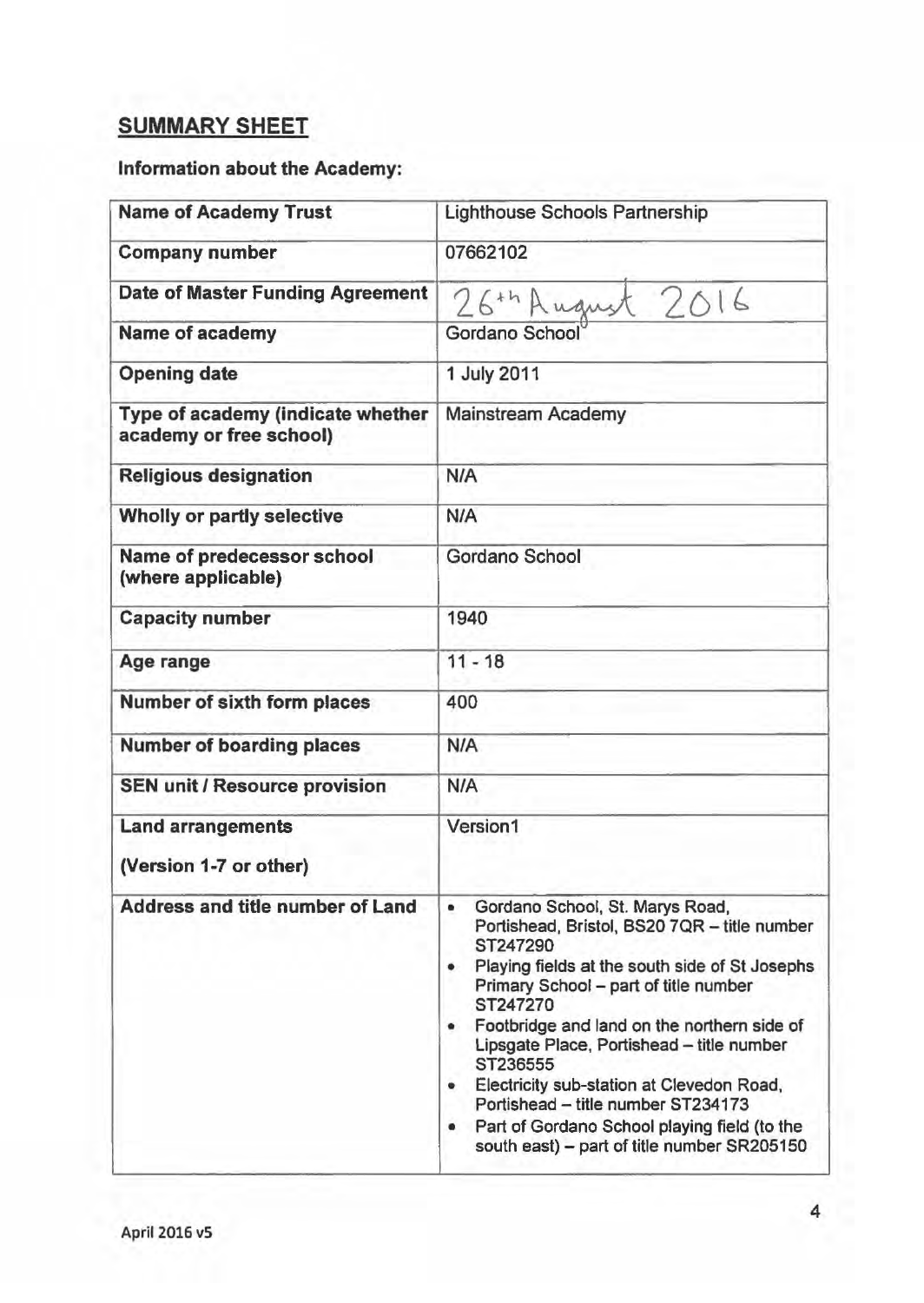Please confirm which clause variations have been applied or marked as 'Not used.'

| <b>Clause No.</b> | <b>Descriptor</b>                                                                                                                 | <b>Applied</b> | Not used. |
|-------------------|-----------------------------------------------------------------------------------------------------------------------------------|----------------|-----------|
| 1.1               | Only applies to free schools and new<br>provision academies                                                                       | X              |           |
| 2.A.1             | Clause applies where an academy was<br>previously a VC or foundation school<br>designated with a religious character              |                | X         |
| 2.C, 2.D          | Only applies where the academy has an SEN<br>unit                                                                                 |                | x         |
| 2.E               | Only applies where there was a predecessor<br>independent school                                                                  |                | X.        |
| 2.G               | Clause does not apply to free schools (unless<br>there was a predecessor independent<br>school), or new provision academies       | X              |           |
| 2.M               | Clause applies only to academies and free<br>schools designated with a religious character                                        |                | X         |
| 2.N               | Clause applies only to academies that were<br>formerly wholly selective grammar schools                                           |                | X         |
| 2.0               | Clause applies only to academies that were<br>formerly partially selective grammar schools                                        |                | X         |
| 2.7               | Clause applies to free schools and new<br>provision academies designated with a<br>religious character                            |                | X         |
| 2.W               | Clause only applies where the academy is<br>designated with a religious character                                                 |                | X         |
| 2.X               | Clause only applies where the academy has<br>not been designated with a religious<br>character                                    | X              |           |
| 2.Y               | Clause applies where an academy was<br>previously a VC school or foundation school<br>designated with a religious character       |                | X         |
| 2.Yc)             | Sub-clause applies if the academy is<br>designated with a denominational religious<br>character - CE etc. rather than 'Christian' |                | X         |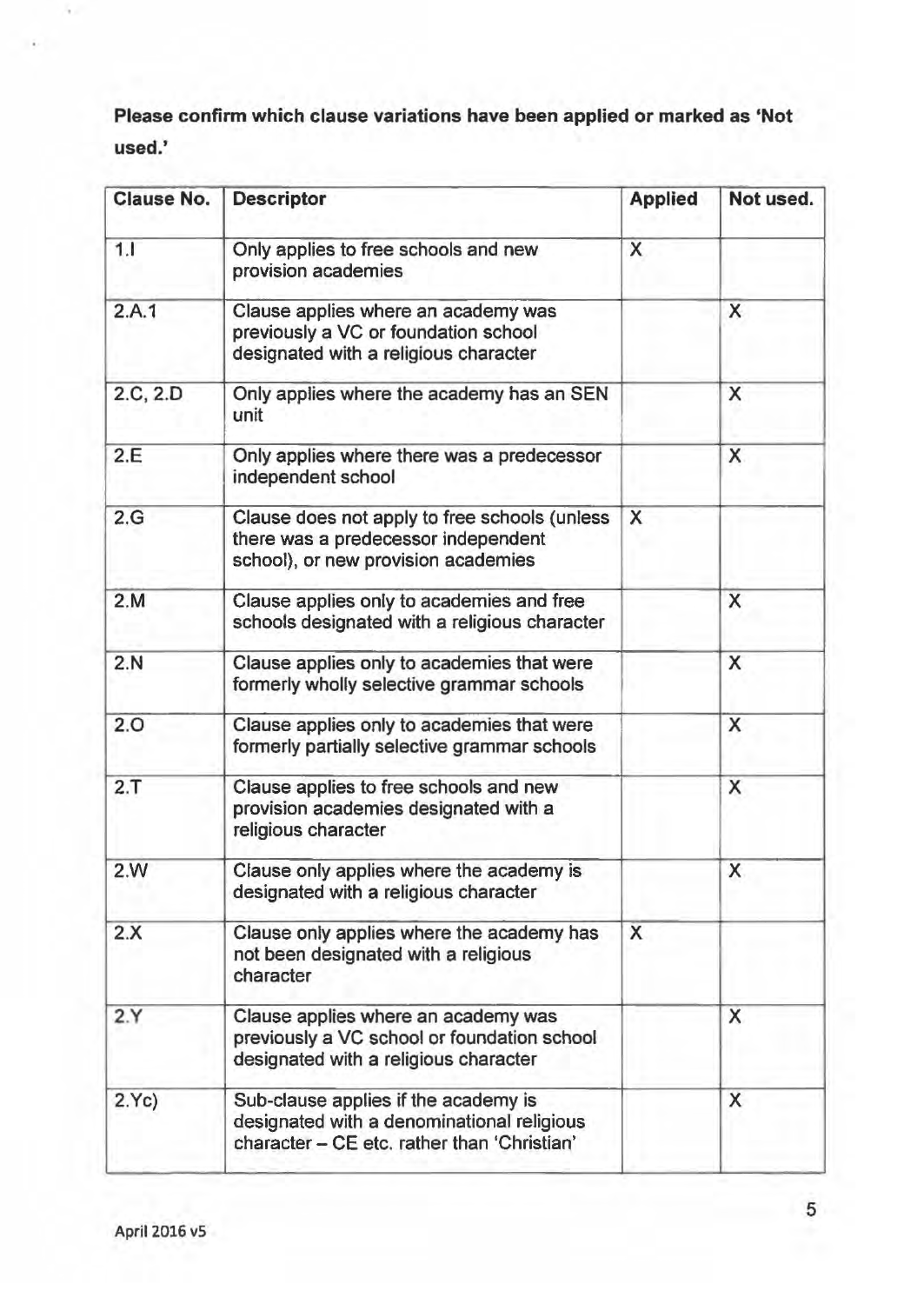| <b>Clause No.</b> | <b>Descriptor</b>                                                                                                           | <b>Applied</b> | Not used.                 |
|-------------------|-----------------------------------------------------------------------------------------------------------------------------|----------------|---------------------------|
| $3.A - 3.F$       | Option 1 applies to converter and sponsored<br>academies: if used delete option 2                                           | X              |                           |
| $3.A - 3.F$       | Option 2 applies to free schools and new<br>provision academies: if used delete option 1                                    |                | X                         |
| 3.H               | Clause relating to Start-up only applies in<br>some cases (does not apply to academy<br>converters)                         |                | $\boldsymbol{\mathsf{X}}$ |
| 3. J              | Clause only applies to full sponsored and<br>intermediate sponsored academies with<br>approved Academy Action Plans         |                | $\boldsymbol{\mathsf{X}}$ |
| 3.K               | Clause does not apply to free schools (unless<br>there was a predecessor independent<br>school), or new provision academies | X              |                           |
| 5.G.1             | Clause applies only to a boarding<br>academy/free school.                                                                   |                | $\mathsf{X}$              |
| 5.1               | Clause only applies to sponsored academies                                                                                  |                | X                         |
| 5.K               | Clause applies to free schools and may be<br>applied to new provision academies                                             |                | $\mathsf{X}$              |
| 5.L               | Clause applies to free schools and may be<br>applied to new provision academies                                             |                | $\mathsf{X}$              |
| 5.M               | Clause applies to free schools and may be<br>applied to new provision academies                                             |                | X                         |
| 5. N              | Clause applies to free schools and may be<br>applied to new provision academies                                             |                | $\mathsf{X}$              |
| 5.0               | Clause applies to free schools and may be<br>applied to new provision academies                                             |                | $\mathsf{X}$              |
| 6.H               | Clause only applies to schools which are<br>designated with a Church of England or<br>Roman Catholic character              |                | X                         |
|                   |                                                                                                                             |                |                           |

Please identify any other variations from the model that apply to this academy (e.g. clauses relating to PFI, or any required because the multi academy trust includes academies designated with different religious characters, or a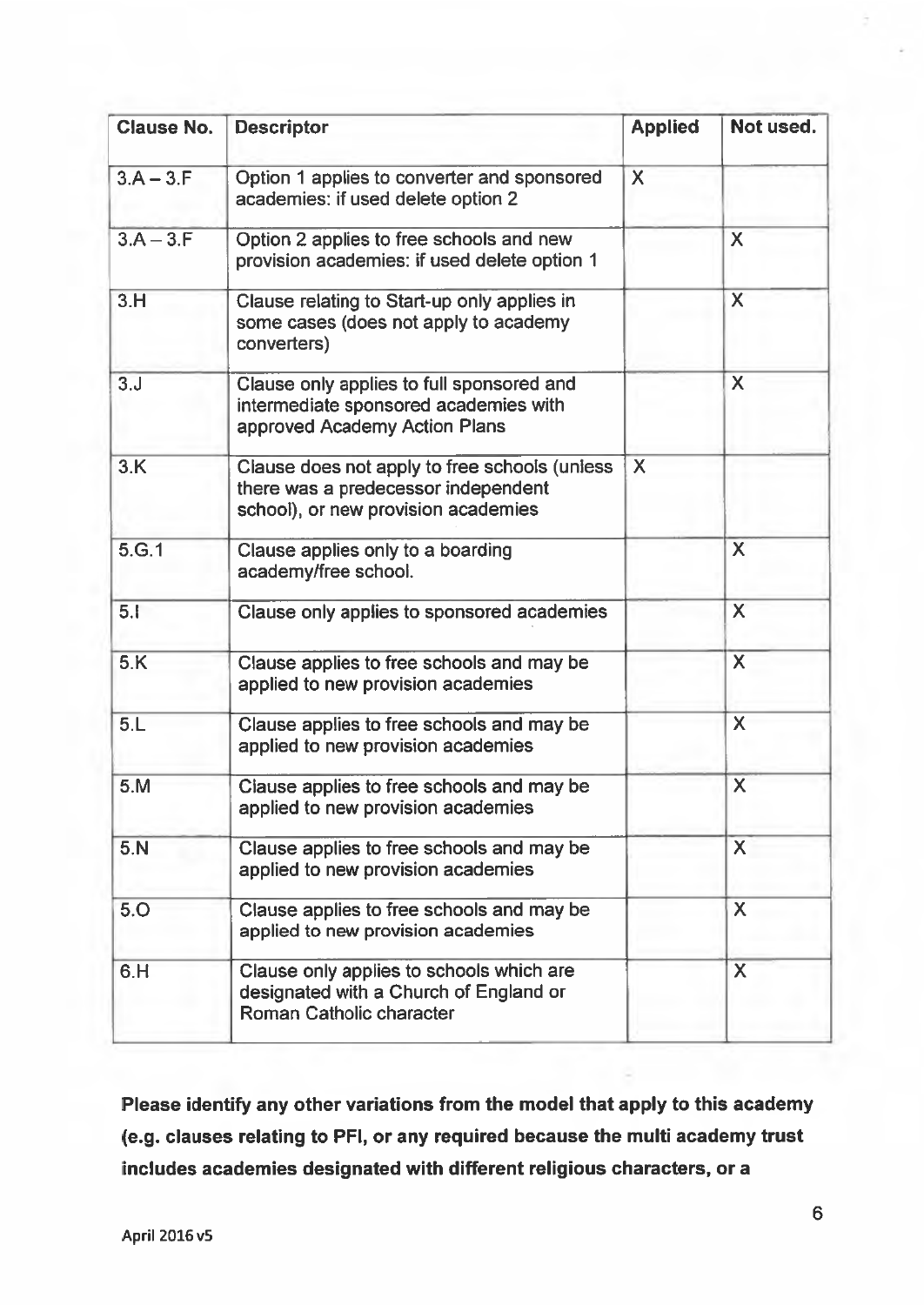mixture of those designated with a religious character, and those which are not):

Additional clauses will be supplied by your project lead if needed.

| <b>Descriptor</b>                                                    | <b>Clause</b><br>No. | <b>Applied</b> | Not used. |
|----------------------------------------------------------------------|----------------------|----------------|-----------|
| Governance clause relating to former<br>community school (mixed MAT) | 2.BB                 |                |           |
|                                                                      |                      |                |           |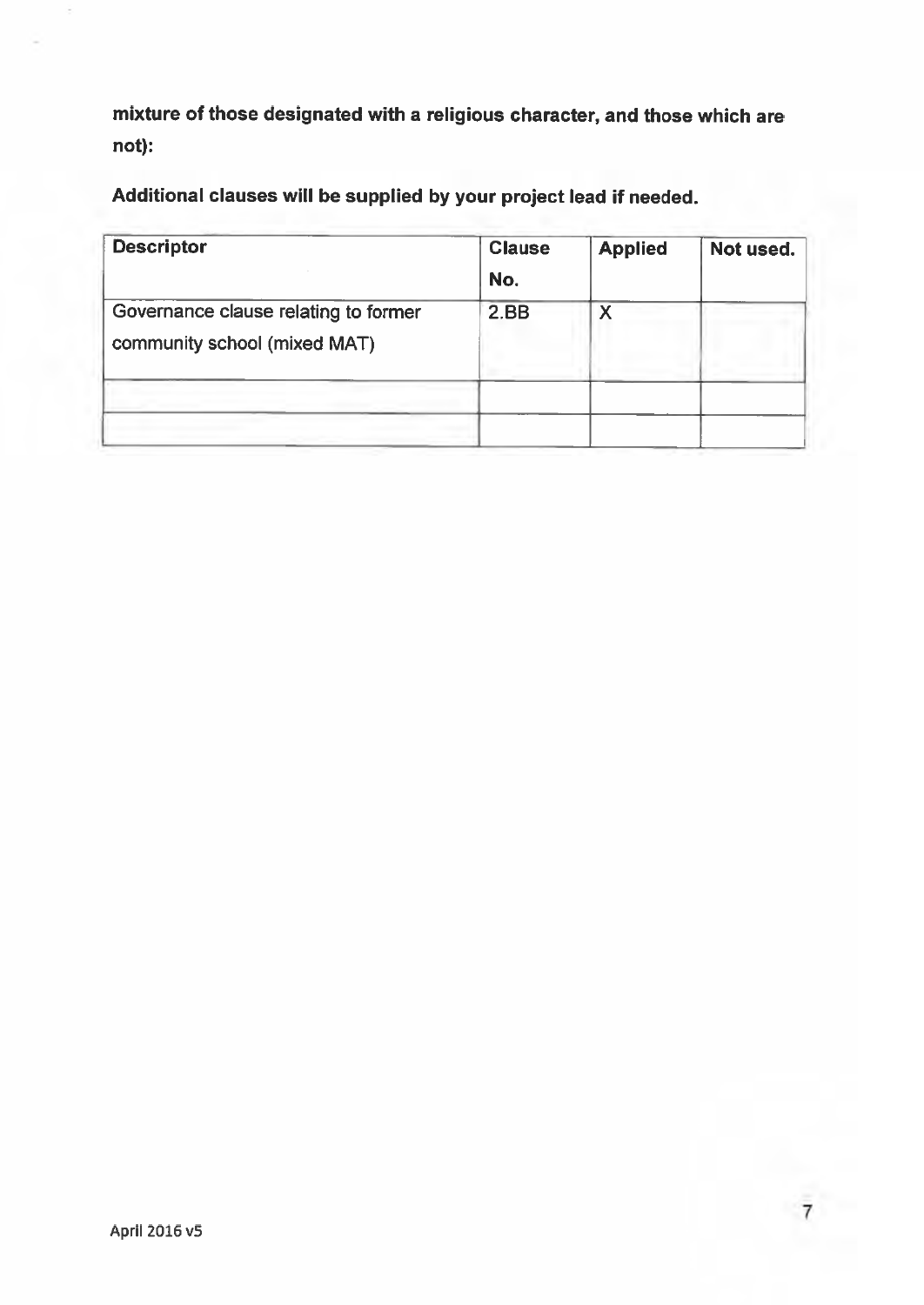#### $1.$ **ESTABLISHING THE ACADEMY**

This Agreement made between the Secretary of State for Education and  $1A$ Lighthouse Schools Partnership is supplemental to the master funding agreement made between the same parties and dated  $26$  Au $44$ "Master Agreement").

#### **Definitions and interpretation**

- Except as expressly provided in this Agreement words and expressions  $1.B$ defined in the Master Agreement will have those same meanings in this Agreement.
- The following capitalised words and expressions will have the following  $1<sup>C</sup>$ meanings:

"The Academy" means Gordano School.

"Coasting" has the meaning given by regulations under subsection (3) of section 60B of the Education and Inspections Act 2006 in relation to a school to which that section applies.

"SEN" means Special Educational Needs and the expressions "special educational needs" and "special educational provision" have the meaning set out in sections 20(1) and 21(2) of the Children and Families Act 2014.

"Termination Notice" means a notice sent by the Secretary of State to the Academy Trust, terminating this Agreement on the date specified in the notice.

"Termination Warning Notice" means a notice sent by the Secretary of State to the Academy Trust, stating his intention to terminate this Agreement.

- The Interpretation Act 1978 applies to this Agreement as it applies to an Act of  $1.D$ Parliament
- Reference in this Agreement to clauses and annexes will, unless otherwise  $1.E$ stated, be to clauses and annexes to this Agreement.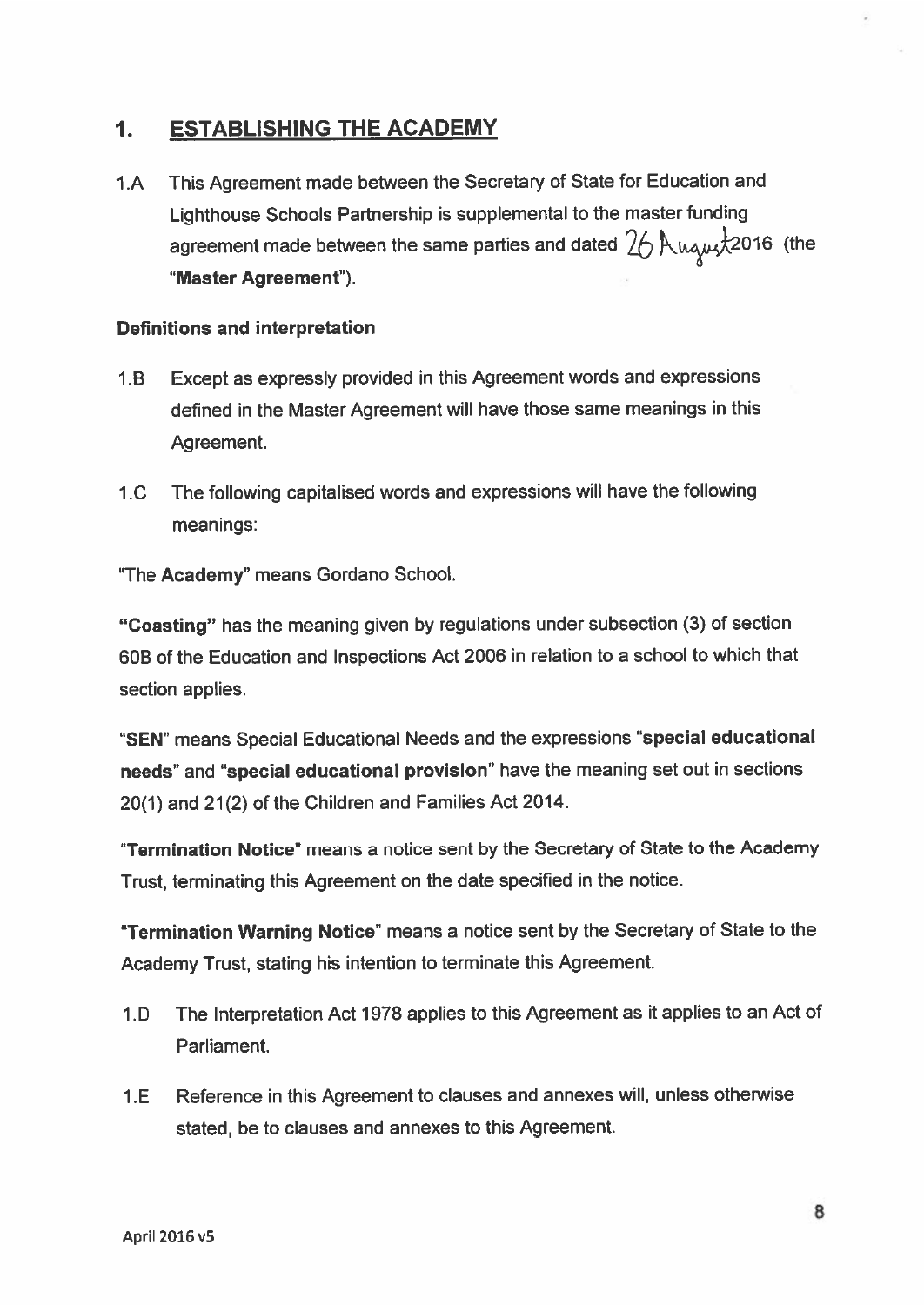#### **The Academy**

¥

- $1.F$ The Academy is a Mainstream Academy as defined in clause 1.4 of the **Master Agreement.**
- $1.G$ The Academy Trust will establish and maintain the Academy in accordance with the Master Agreement and this Agreement.
- $1.H$ The Academy Trust opened the Academy on 1 July 2011.
- $1.1$ Not used.

#### $2.$ **RUNNING OF THE ACADEMY**

#### **Teachers and staff**

- $2.A$ Subject to clause 2.4 of the Master Agreement, 7.A of this Agreement and section 67 of the Children and Families Act 2014, the Academy Trust may, in accordance with any relevant Guidance, employ anyone it believes is suitably qualified or is otherwise eligible to plan and prepare lessons and courses for pupils, teach pupils, and assess and report on pupils' development, progress and attainment.
- 2.A.1 Not used.

### **Pupils**

The planned capacity of the Academy is 1940 in the age range 11 - 18  $2.B$ including a sixth form of 400 places. The Academy will be an all ability inclusive school.

#### **SEN unit**

- $2.C$ Not used.
- $2.D$ Not used.

### **Charging**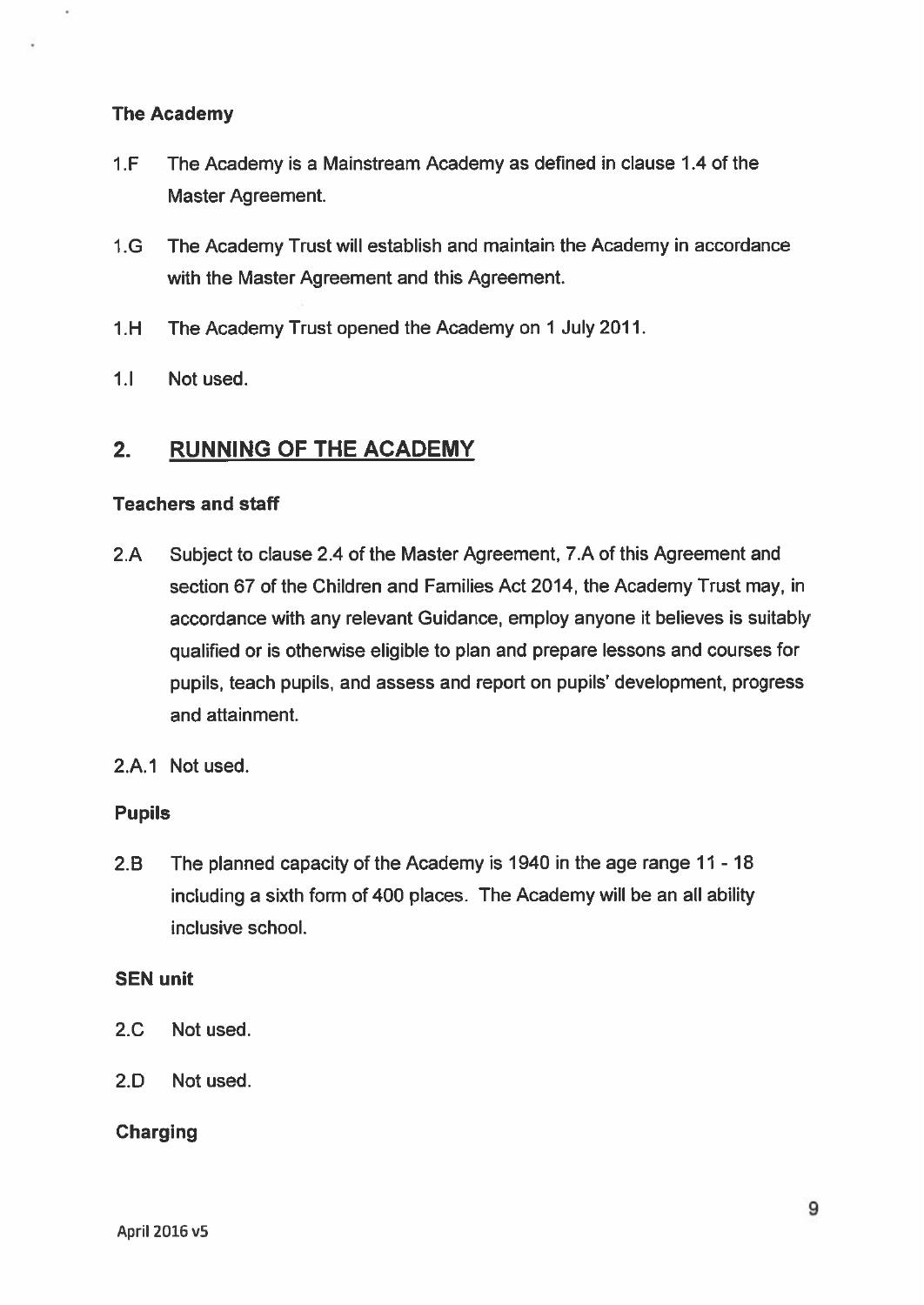#### $2.E$ Not used.

#### **Admissions**

- $2.F$ Subject to clauses 2.K-2.L the Academy Trust will act in accordance with. and will ensure that its Independent Appeal Panel is trained to act in accordance with, the School Admissions Code and School Admission Appeals Code published by the DfE (the "Codes") and all relevant admissions law as they apply to foundation and voluntary aided schools, and with equalities law. Reference in the Codes or legislation to "admission authorities" will be deemed to be references to the Academy Trust.
- $2.G$ Pupils on roll in a Predecessor School which was a maintained or independent school will transfer automatically to the Academy on opening. All children already offered a place at that Predecessor School must be admitted to the Academy.
- $2.H$ The Academy Trust must participate in the local Fair Access Protocol. The Academy Trust must participate in the coordinated admission arrangements operated by the LA in whose area the Academy is situated. If the Academy is a free school, the Academy Trust is not required to participate in coordination for its first intake of pupils.
- $2.1$ The Academy Trust may determine admission arrangements (subject to consultation in line with the Codes) that give priority for admission to children attracting the Pupil Premium, including the service premium (the "pupil" premium admission criterion"), but not above looked-after children and previously looked-after children.
- $2.J$ Where the Academy Trust applies the pupil premium admission criterion, it must provide information in its admission arrangements about eligibility for the premiums.
- $2K$ For the purposes of applying the pupil premium admission criterion only. sections 1.9(f) and 2.4(a) of the School Admissions Code do not apply insofar as they prevent admission authorities from giving priority to children according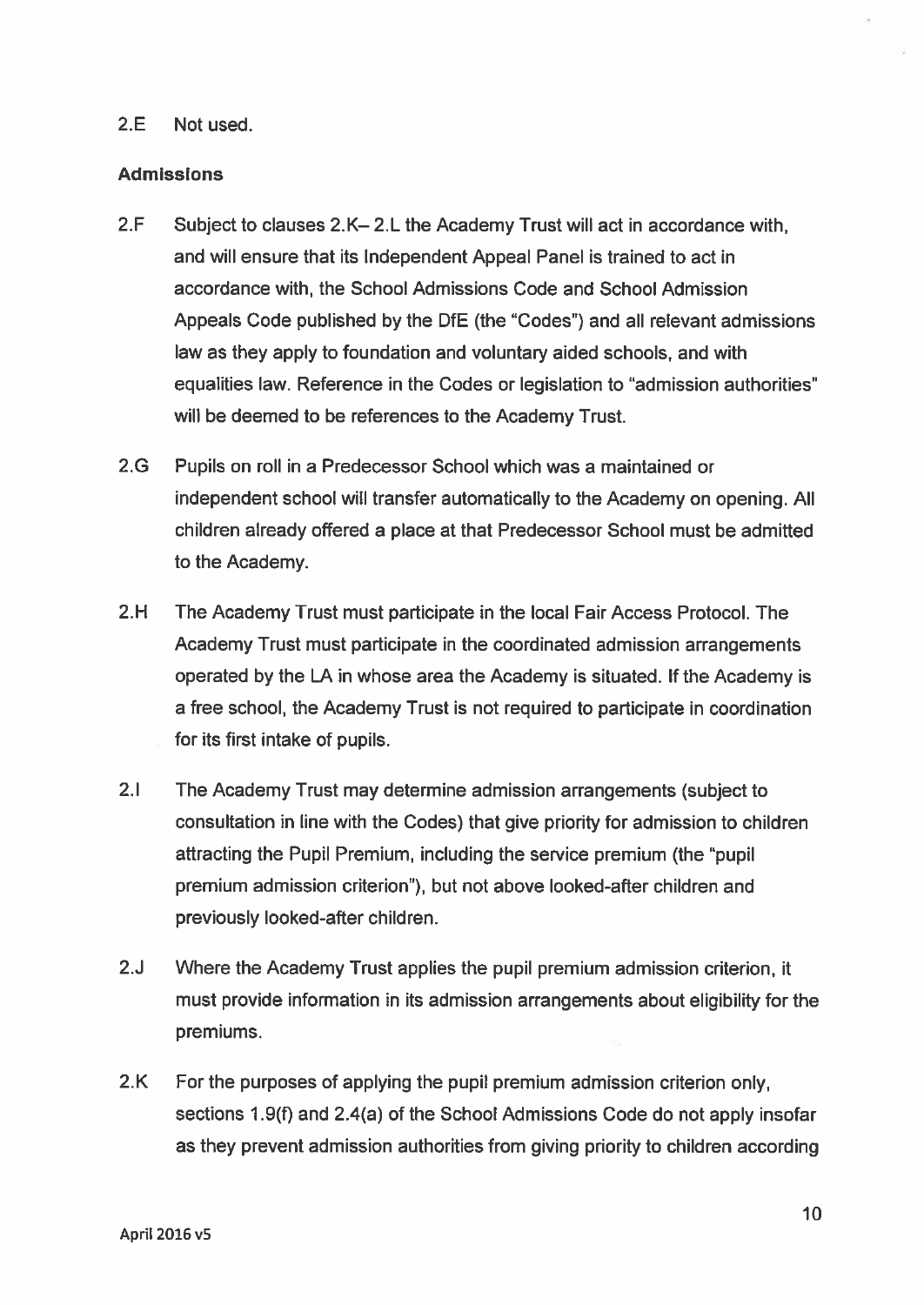to the financial or occupational status of parents or using supplementary forms that ask for:

- any personal details about their financial status; or  $a)$
- whether parents are serving in the UK armed forces or were serving in  $b)$ the UK armed forces, and are exercising parental care and responsibility for the child in question.
- $2.L$ The Secretary of State may:
	- direct the Academy Trust to admit a named pupil to the Academy:  $a)$ 
		- i. following an application from an LA including complying with a school attendance order as defined in section 437 of the Education Act 1996. Before doing so the Secretary of State will consult the Academy Trust; or
		- ii. where in relation to a specific child or children the Academy Trust has failed to act in accordance with the Codes or this Agreement or has otherwise acted unlawfully; or
	- direct the Academy Trust to amend its admission arrangements where  $b)$ they do not comply with the Codes or this Agreement, or are otherwise unlawful.
- $2.M$ Not used.
- $2.N$ Not used.
- $2.0<sub>1</sub>$ Not used.
- $2.P$ The Academy Trust must ensure that parents and 'relevant children' (as described in the Codes) have the right to appeal to an Independent Appeal Panel if they are dissatisfied with an admission decision of the Academy Trust. The arrangements for appeals must comply with the Codes as they apply to foundation and voluntary aided schools. The determination of the appeal panel is binding on all parties.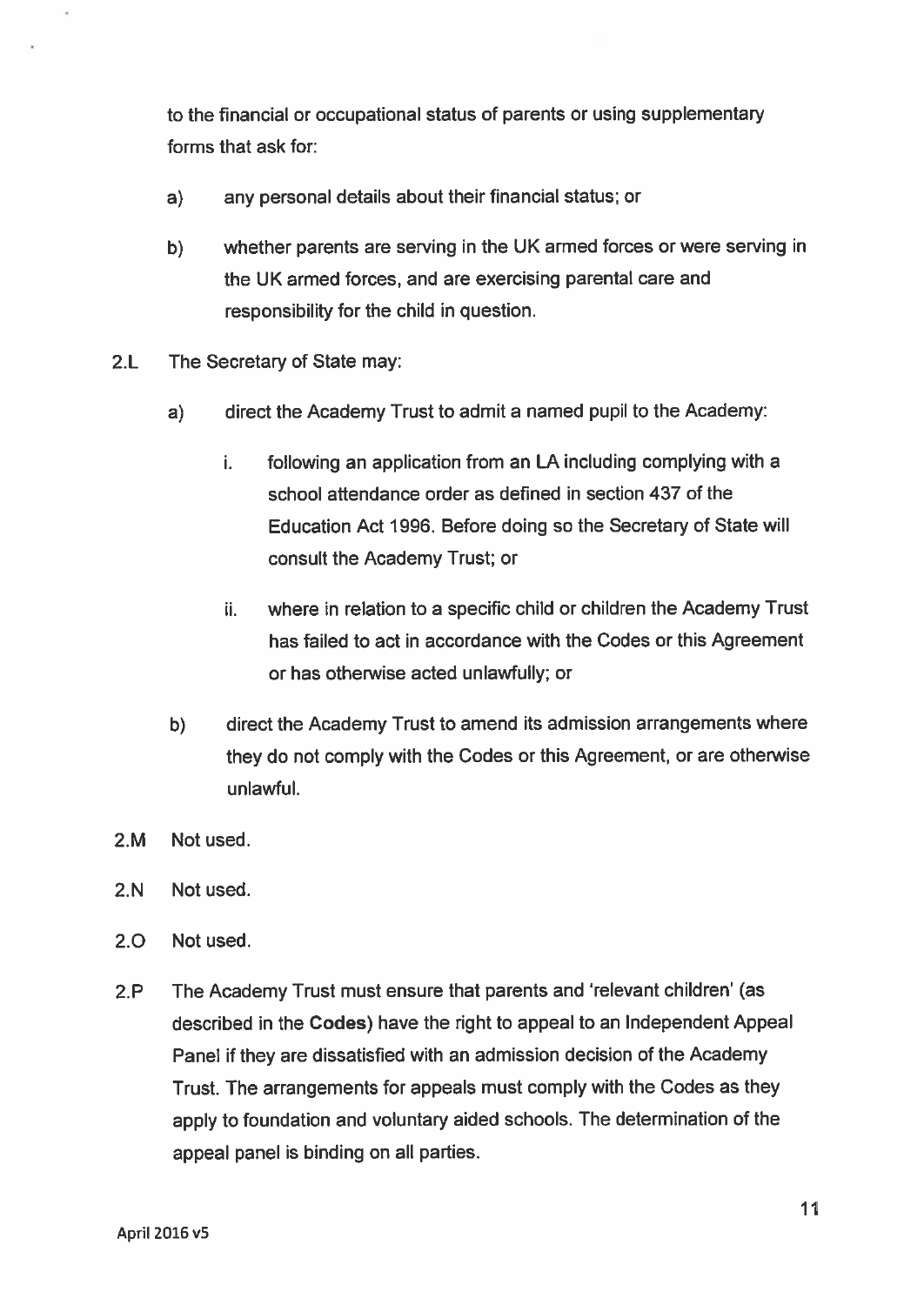- $2.0<sub>1</sub>$ Subject to clause 2.R, the meaning of "relevant area" for the purposes of consultation requirements in relation to admission arrangements is that determined by the relevant LA for maintained schools in the area in accordance with the Education (Relevant Areas for Consultation on **Admission Arrangements) Regulations 1999.**
- $2.R$ If the Academy does not consider the relevant area determined by the LA for the maintained schools in the area to be appropriate, it must apply to the Secretary of State by 1 August before the academic year in question for a determination of the appropriate relevant area for the Academy, setting out the reasons for this view. The Secretary of State will consult the Academy Trust and the LA in whose area the Academy is situated in reaching a decision.
- $2.S$ The Office of the Schools Adjudicator ("OSA") will consider objections to the Academy's admission arrangements (except objections against the agreed variations from the Codes specified at clause 2.K, over which it has no jurisdiction). The Academy Trust must therefore make it clear, when determining the Academy's admission arrangements, that objections should be submitted to the OSA. The OSA's determination of an objection is binding on the Academy and the Academy Trust must make appropriate changes to its admission arrangements as quickly as possible.
- $2. T$ Not used.

#### **Curriculum**

- $2.U$ The Academy Trust must provide for the teaching of religious education and a daily act of collective worship at the Academy.
- $2.V$ The Academy Trust must comply with section 71(1)-(6) and (8) of the School Standards and Framework Act 1998 as if the Academy were a community, foundation or voluntary school, and as if references to "religious education" and "religious worship" in that section were references to the religious education and religious worship provided by the Academy in accordance with clause 2.X.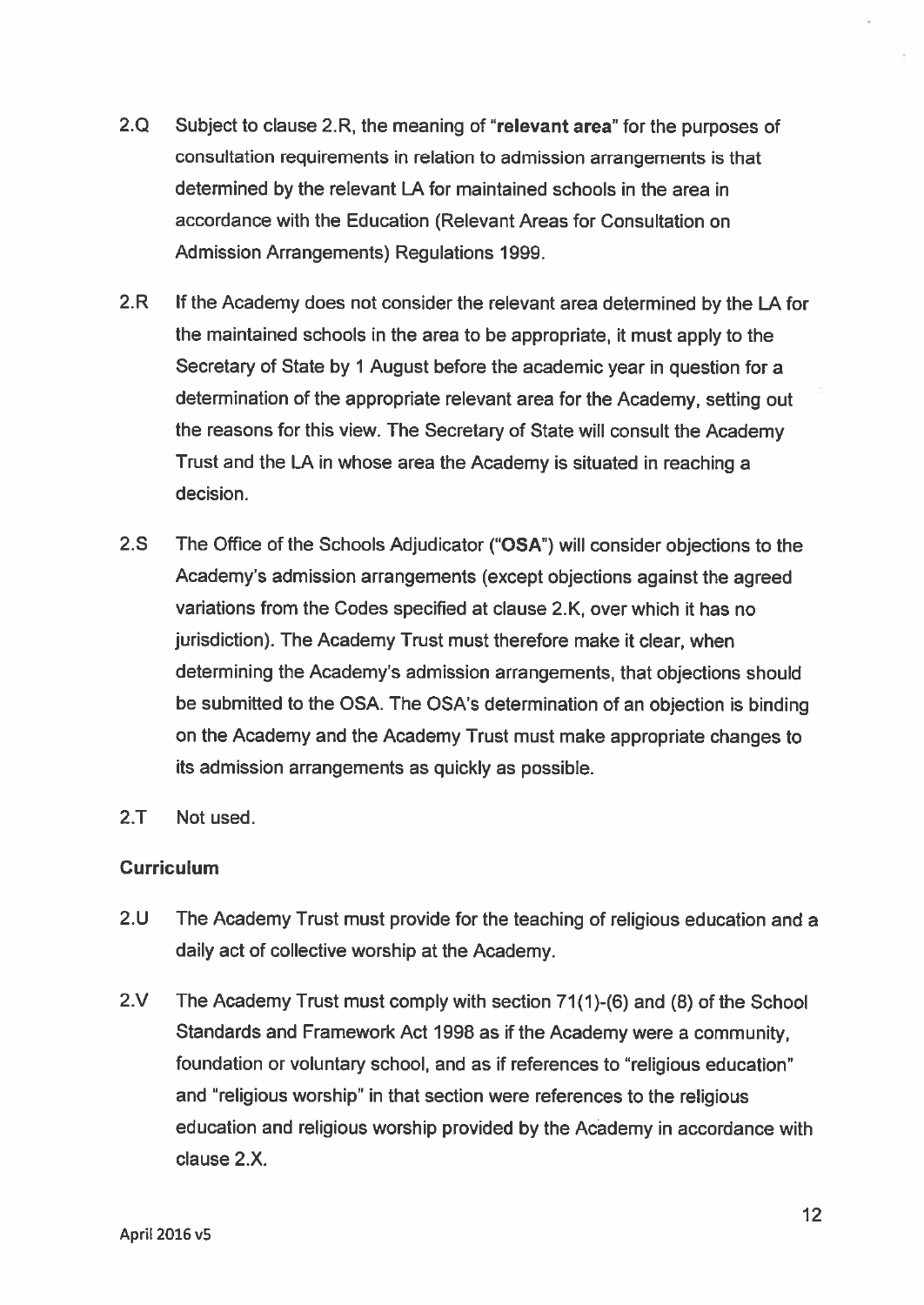#### $2.W$ Not used.

- $2.X$ Subject to clause 2.V, where the academy has not been designated with a religious character (in accordance with section 124B of the School Standards and Framework Act 1998 or further to section 6(8) of the Academies Act 2010):
	- provision must be made for religious education to be given to all pupils  $a)$ at the Academy in accordance with the requirements for agreed syllabuses in section 375(3) of the Education Act 1996 and paragraph 2(5) of Schedule 19 to the School Standards and Framework Act 1998;
	- the Academy must comply with section 70(1) of, and Schedule 20 to,  $b)$ the School Standards and Framework Act 1998 as if it were a community, foundation or voluntary school which does not have a religious character, except that paragraph 4 of that Schedule does not apply. The Academy may apply to the Secretary of State for consent to be relieved of the requirement imposed by paragraph 3(2) of that Schedule.
- $2.Y$ Not used.
- The Academy Trust must have regard to any Guidance, further to section 403  $2.Z$ of the Education Act 1996, on sex and relationship education to ensure that children at the Academy are protected from inappropriate teaching materials and that they learn the nature of marriage and its importance for family life and for bringing up children. The Academy Trust must also have regard to the requirements in section 405 of the Education Act 1996, as if the Academy were a maintained school.
- 2.AA The Academy Trust must prevent political indoctrination, and secure the balanced treatment of political issues, in line with the requirements for maintained schools set out in the Education Act 1996, and have regard to any Guidance.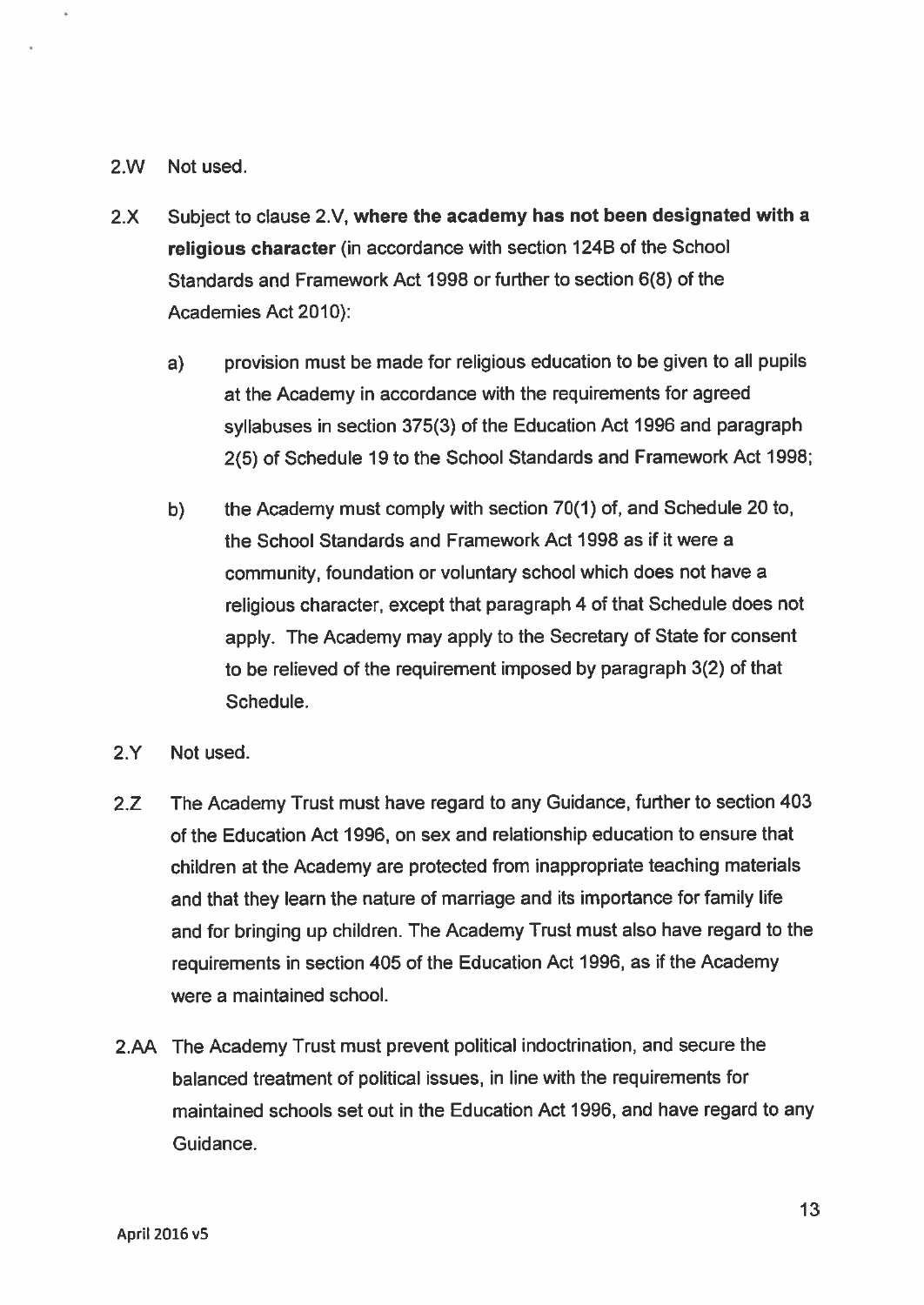### Governance

- 2.BB The Academy Trust shall establish for the Academy a Local Governing Body (and the same Local Governing Body may be appointed for more than one Academy) to which it may delegate its powers and functions in relation to the operation of the Academy. The role of the Local Governing Body and the membership of it shall be for the Academy Trust to decide, but the Academy Trust will, as a minimum, ensure that:
	- $a)$ the members of the Local Governing Body shall recognise and support the individual ethos of the Academy as a school not designated as having a religious character and shall maintain the Academy's relationship with the local community within which it is situated and which it serves:
	- $\mathbf{b}$ a minimum of two parents of a pupil at the Academy/Academies (to be elected by the parents of registered pupils of the Academy/Academies) shall be a member of the Local Governing Body.

#### $3<sub>1</sub>$ **GRANT FUNDING**

#### **Calculation of GAG**

- 3A-3D. Not used.
- $3.E$ The Secretary of State will calculate GAG based on the pupil count at the Academy. In order to calculate GAG for the Academy Financial Year in which the Academy opens, the pupil count will be determined on the same basis as that used by the relevant LA for determining the budget of the maintained Predecessor School
- $3.F$ For Academy Financial Years after that referred to in clause 3.E. the basis of the pupil count for determining GAG will be:
	- $a)$ for pupils in Year 11 and below, the Schools Census which is used to fund maintained schools for the financial year overlapping with the Academy Financial Year in question; and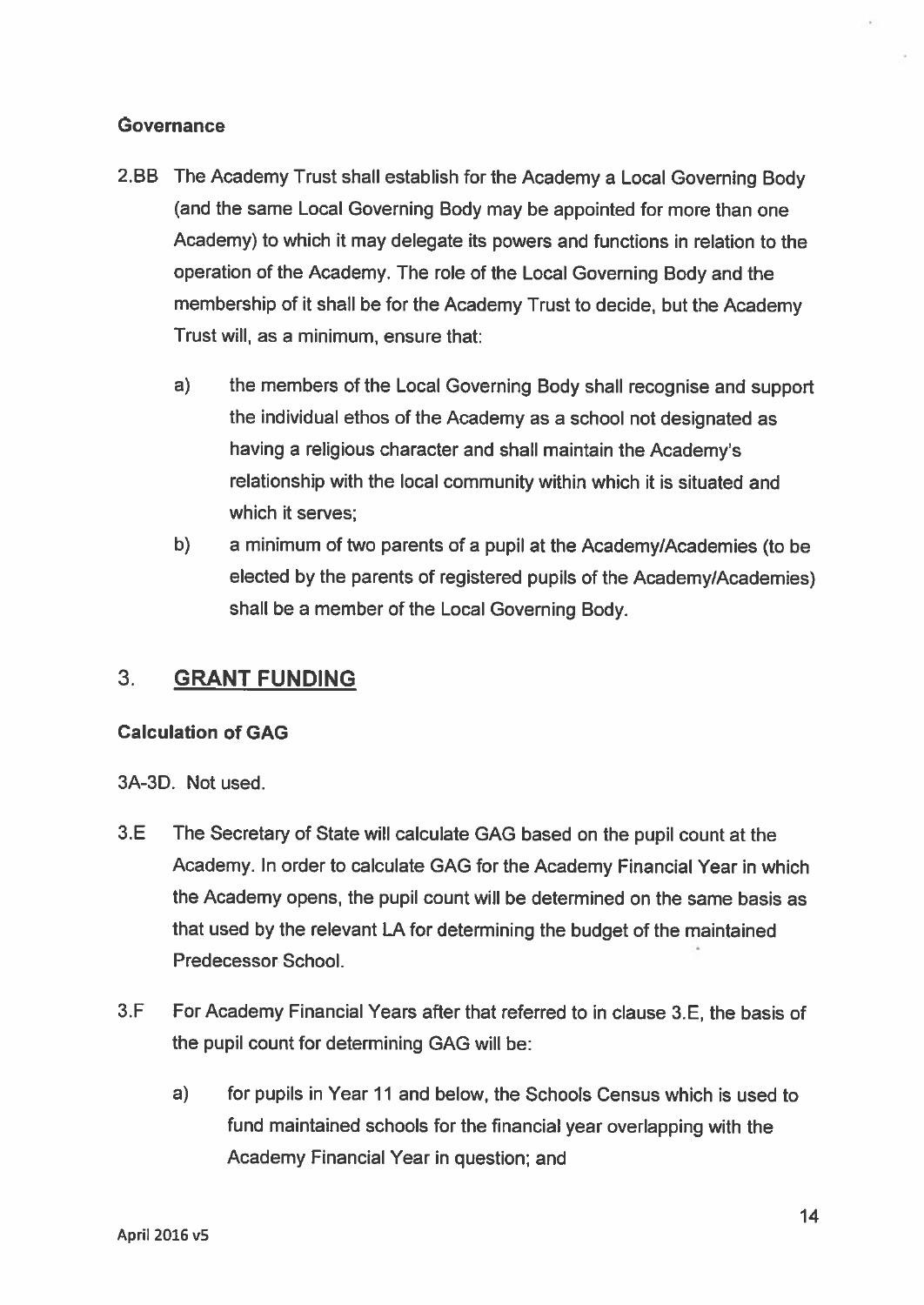- for pupils in Year 12 and above, the formula which is in use at the time  $\mathbf{b}$ for maintained schools.
- The Secretary of State may, at his discretion, adjust the basis of the pupil  $3.G$ count to take account of any diseconomies of scale which may affect the Academy if it is operating below the planned capacity in clause 2.B. If such an adjustment is made in any Academy Financial Year, this will not change the basis of the pupil count for calculating the following Academy Financial Year's GAG. If the Secretary of State has indicated that additional grant may be payable in such circumstances, the Academy Trust will bid for this additional grant based on need and providing appropriate supporting evidence. The Secretary of State may accept or refuse the bid at his discretion.
- $3.H$ Not used.
- $3.1$ The Secretary of State recognises that if a Termination Notice or a Termination Warning Notice is served, or the Master Agreement is otherwise terminated, the intake of new pupils during the notice period may decline and therefore payments based on the number of pupils attending the Academy may be insufficient to meet the Academy's needs. In these circumstances the Secretary of State may pay a larger GAG in the notice period, to enable the Academy to operate effectively.

#### **Other relevant funding**

- $3.1$ Not used.
- The Secretary of State may pay the Academy Trust's costs in connection with  $3.K$ the transfer of employees from a Predecessor School under the Transfer of Undertakings (Protection of Employment) Regulations 2006. Such payment will be agreed on a case-by-case basis. The Academy Trust must not budget for such a payment unless the Secretary of State confirms in writing that it will be paid.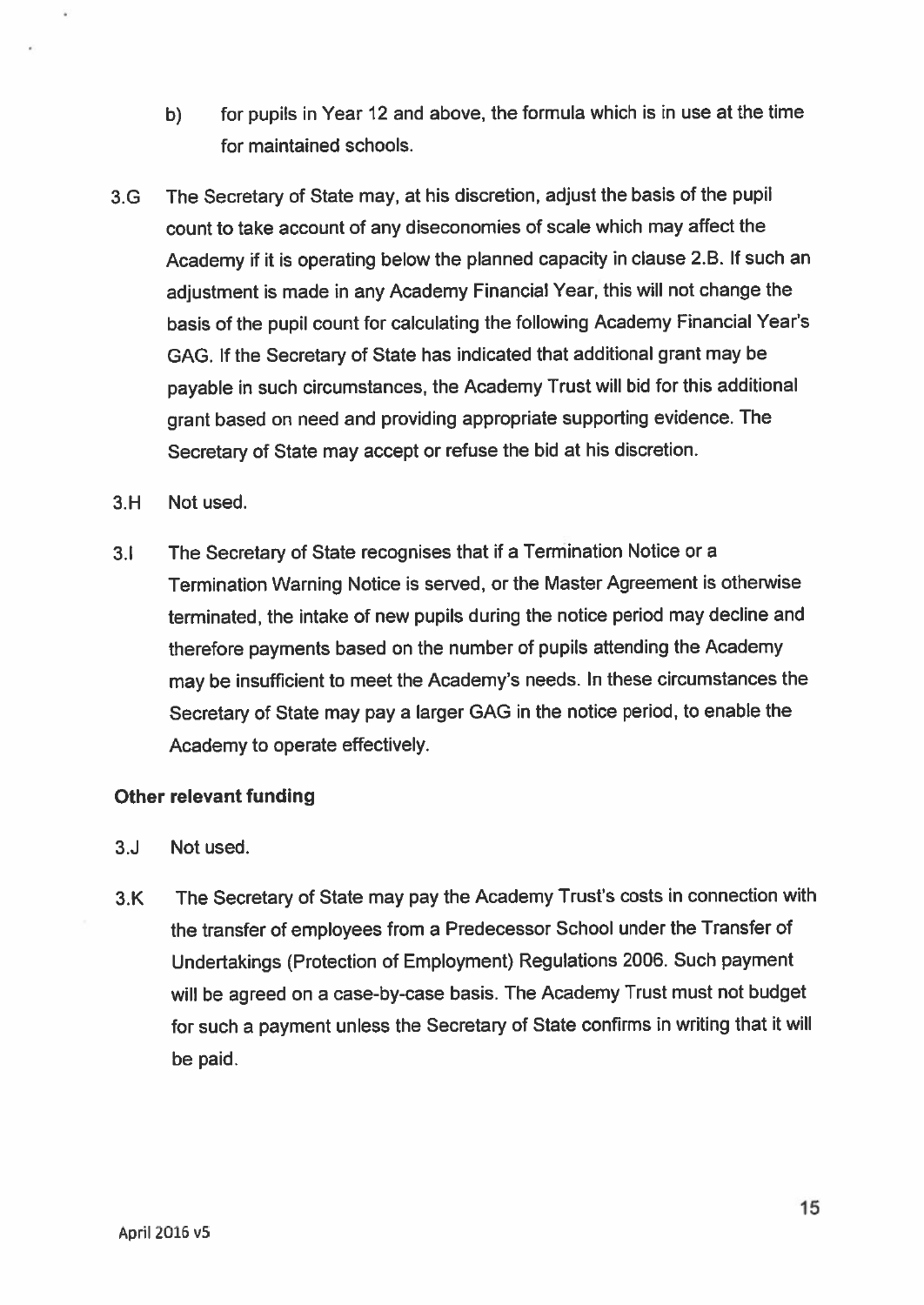### **Carrying forward of funds**

 $3.L$ Any additional grant made in accordance with clause 3.1, for a period after the Secretary of State has served a Termination Notice or a Termination Warning Notice under this Agreement, or otherwise terminates the Master Agreement. mav be carried forward without limitation or deduction until the circumstances set out in clause 3.1 cease to apply or the Academy closes.

#### $\overline{\mathbf{4}}$ **LAND**

### Version 1: existing freehold site

"Land" means the freehold land at:

- (a) Gordano School, St Mary's Road, Portishead, Bristol BS20 7QR, being the land registered with title number ST247290:
- (b) the playing fields at the south side of St Josephs Primary School being the land registered with title number ST292510:
- (c) the footbridge and land on the northern side of Lipsgate Place, Portishead and registered under title number ST236555
- (d) an electricity sub-station at Clevedon Road, Portishead and registered under title number ST234173: and
- (e) playing field land which is registered under title number ST292511:

which is to be the permanent site of the Academy.

"Property Notice" means any order, notice, proposal, demand or other requirement issued by any competent authority which materially affects the Academy Trust's ability to use the Land for the purposes of the Academy.

### **Restrictions on Land transfer**

 $4.A$ Not used.

### **Obligations of the Academy Trust**

 $4.B$ The Academy Trust must keep the Land clean and tidy and make good any damage or deterioration to the Land. The Academy Trust must not do anything to lessen the value or marketability of the Land without the Secretary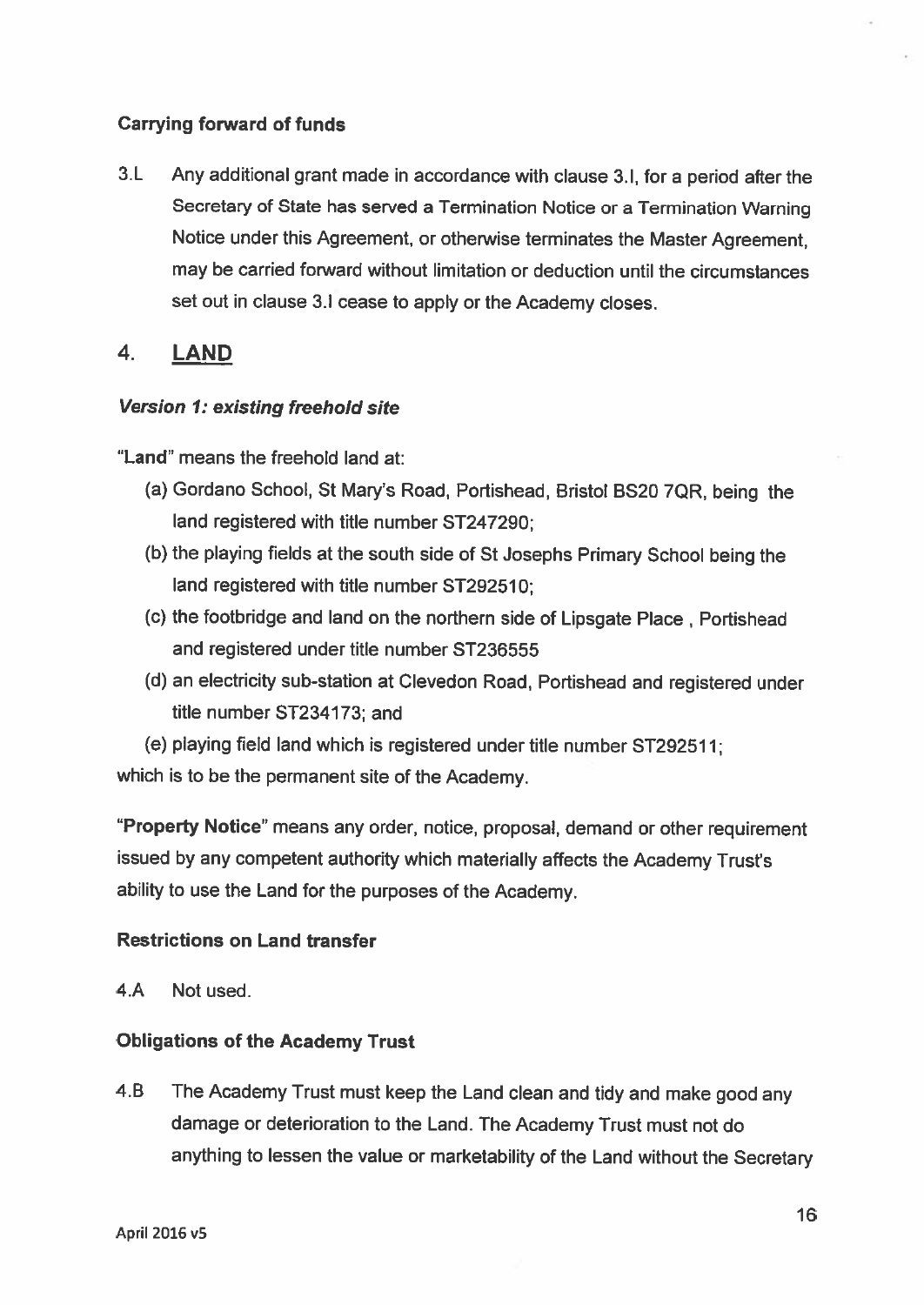of State's consent.

- $4.C.$ The Academy Trust must not, without the Secretary of State's consent:
	- $a)$ grant any consent or licence; or
	- $b)$ create or allow any encumbrance: or
	- $\mathsf{c}$ part with or share possession or occupation; or
	- $\mathsf{d}$ enter into any onerous or restrictive obligations.

in respect of all or part of the Land.

### **Option**

 $4.0$ The Academy Trust grants and the Secretary of State accepts an option (the "Option") to acquire all or part of the Land at nil consideration. The Secretary of State may exercise the Option in writing on termination of this Agreement. If the Option is exercised, completion will take place 28 days after the exercise date in accordance with the Law Society's Standard Conditions of Sale for Commercial Property in force at that date.

### **Option Notice**

- $4.E$ The Academy Trust:
	- must, within 14 days after acquiring the Land or, if later, after signing  $a)$ this Agreement, apply to the Land Registry on Form AN1 (including a copy of this Agreement) for a notice of the Option (the "Option Notice") to be entered in the register, taking any further steps required to have the Option Notice registered and promptly confirming to the Secretary of State when this has been done:
	- $b)$ if it has not registered the Option Notice, agrees that the Secretary of State may apply to register it using Form UN1;
	- $\mathsf{c}$ must not, without the Secretary of State's consent, apply to disapply, modify or remove the Option Notice, whether by itself, a holding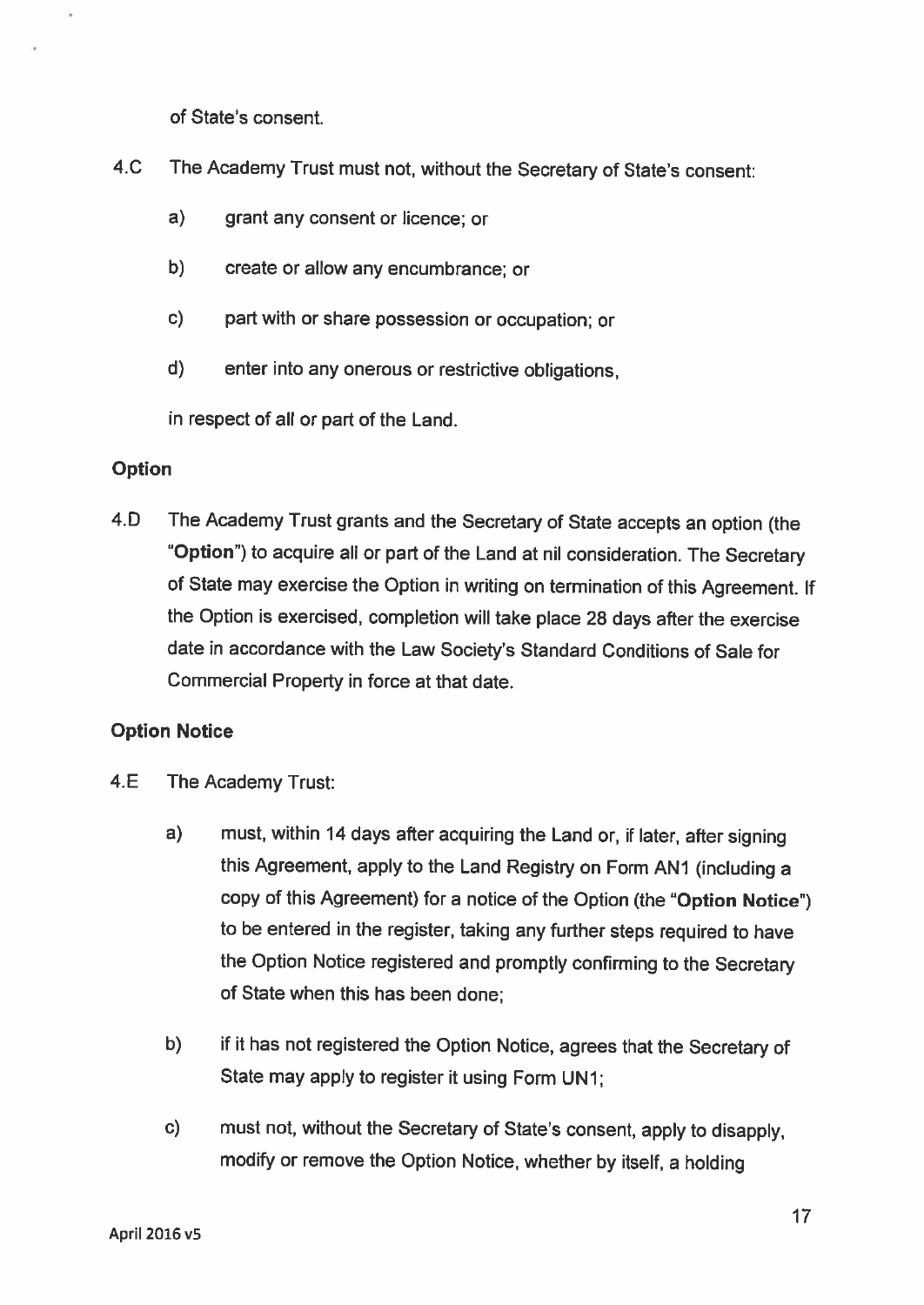company, a subsidiary company, or a receiver, administrator or liquidator acting in the name of the Academy Trust, and

must, in the case of previously unregistered land, within 14 days after  $\mathsf{d}$ acquiring the Land or, if later, after signing this Agreement, apply to register a Class C(iv) land charge in the Land Charges Registry, and send the Secretary of State a copy of the relevant entry within 7 days after the registration has been completed. If the Secretary of State considers that the Academy Trust has not complied with this clause, he may apply to secure the registration.

#### **Property Notices**

- If the Academy Trust receives a Property Notice, it must:  $4F$ 
	- send a copy of it to the Secretary of State within 14 days, stating how  $a)$ the Academy Trust intends to respond to it;
	- promptly give the Secretary of State all the information he asks for b) about it:
	- allow the Secretary of State to take all necessary action, with or instead  $c)$ of the Academy Trust, to comply with it, and
	- use its best endeavours to help the Secretary of State in connection  $\mathsf{d}$ with it

#### **Sharing the Land**

#### $4. G<sub>1</sub>$ Where:

- the Secretary of State identifies basic or parental need for additional  $a)$ places in the area in which the Academy is situated; and
- the Secretary of State then considers that not all the Land is needed for  $b)$ the operation of the Academy at planned capacity,

The Secretary of State must consult with the Academy Trust to determine whether part of the Land could be demised or leased to another Academy Trust, as the Secretary of State considers appropriate, for the purpose of that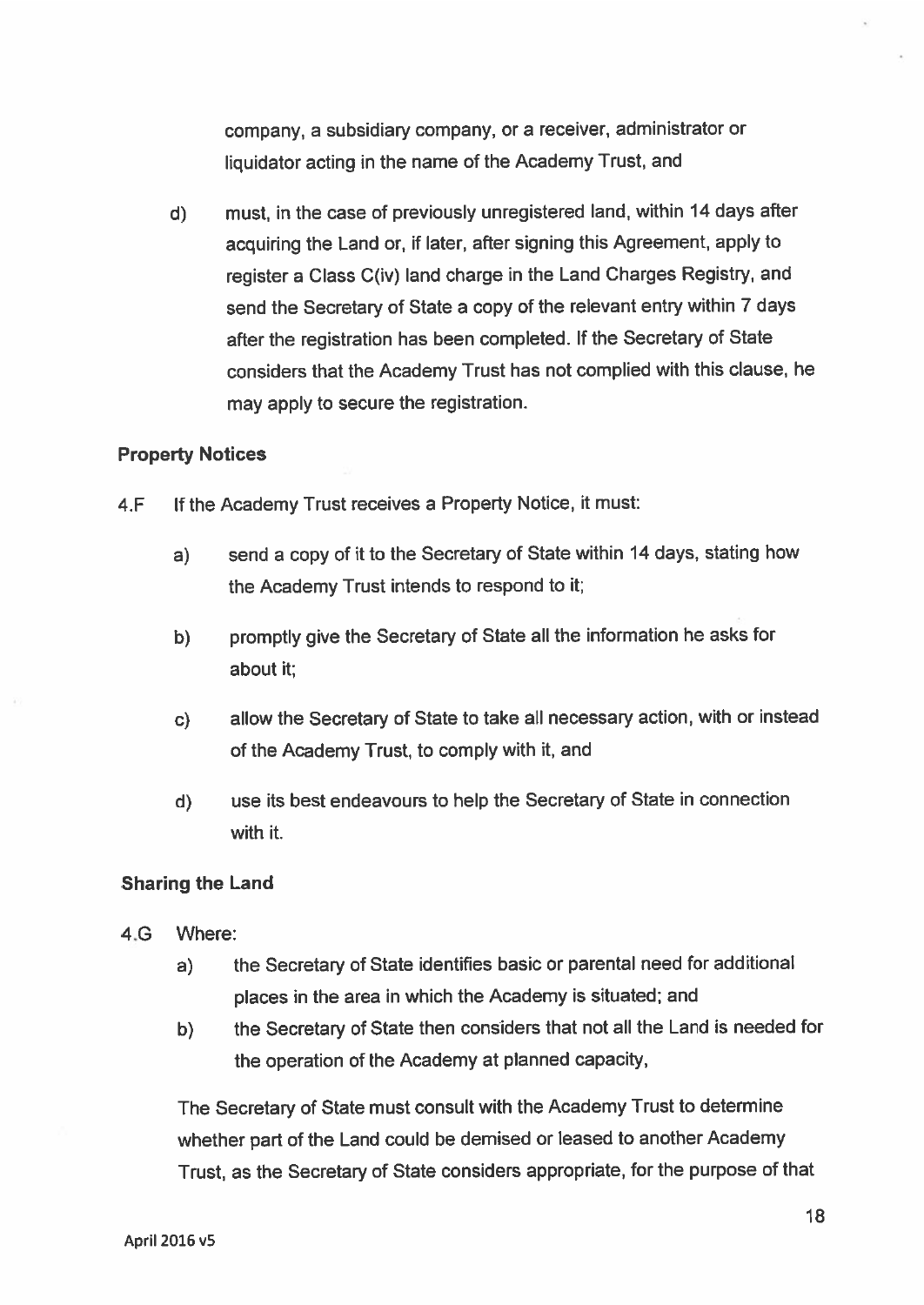Academy Trust establishing and maintaining an educational institution on the Land.

- $4.H$ To the extent the Academy Trust and the Secretary of State agree to part of the Land being demised or leased in accordance with clause 4.G. the Academy Trust must use its best endeavours to procure all necessary consents in order to enable it to share occupation of the Land with the incoming Academy Trust and to provide the incoming Academy Trust with security of tenure over the Land occupied by it, and shall enter into any legal arrangements which the Secretary of State requires for this purpose. The Secretary of State shall meet the necessary and reasonable costs incurred by the Academy Trust in connection with this clause.
- $4.1$ For the purposes of clause 4.G:
	- a basic need will arise when the forecast demand for pupil places in the  $a)$ area where the Academy is situated is greater than the existing capacity to provide them;
	- $b)$ a parental need will arise when the DfE is actually aware of an additional demand for pupil places in the area where the Academy is situated, following representations from parents in that area; and
	- $c)$ planned capacity has the meaning given in clause 2.B.

#### 5. **TERMINATION**

#### **Termination by either party**

 $5.A$ Either party may give at least seven Academy Financial Years' notice to terminate this Agreement. Such termination would take effect on 31 August of the relevant year.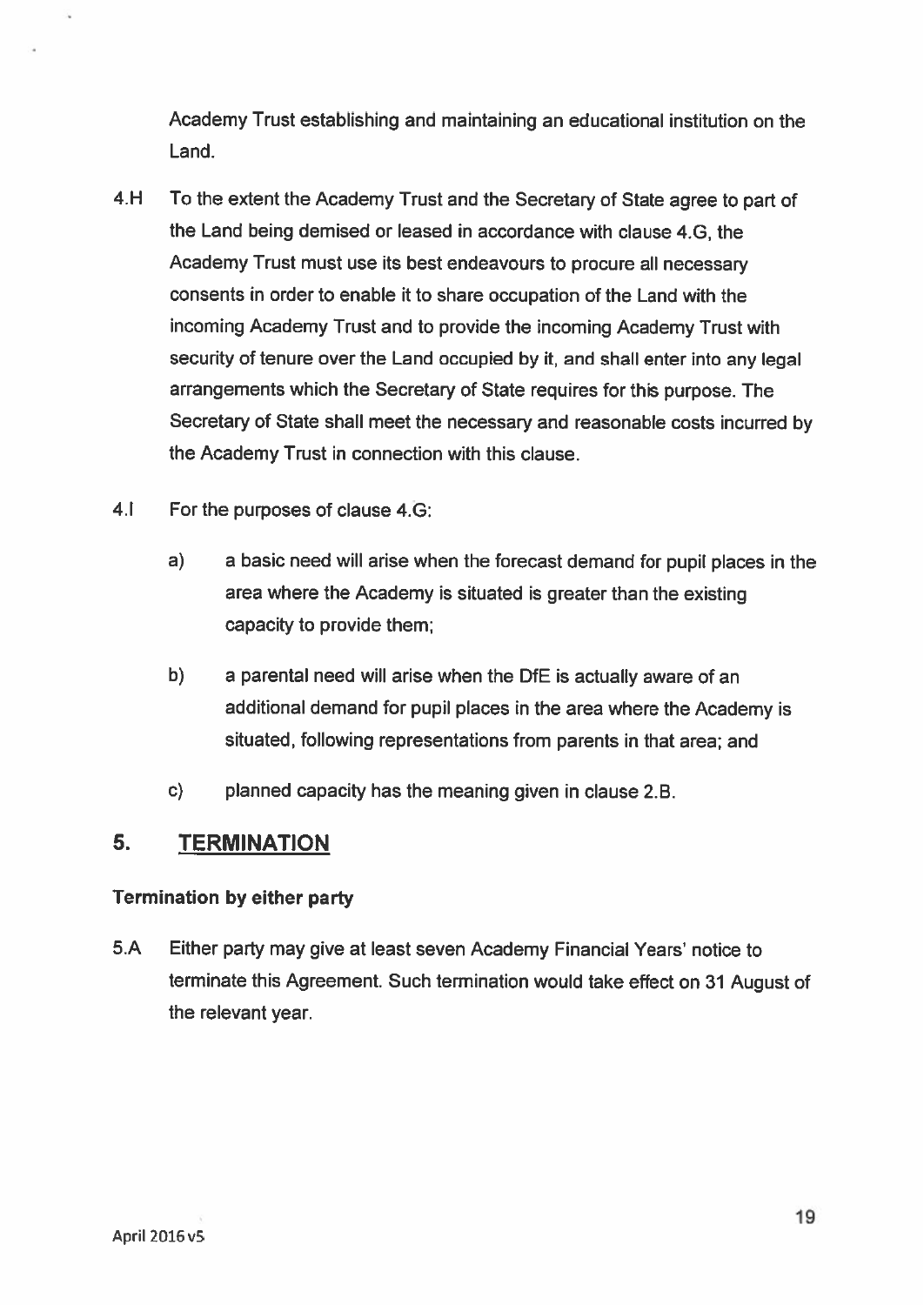### **Termination Warning Notice**

- The Secretary of State may serve a Termination Warning Notice where he  $5.B$ considers that:
	- $a)$ the Academy Trust has breached the provisions of this Agreement or the Master Agreement; or
	- the standards of performance of pupils at the Academy are b) unacceptably low; or
	- there has been a serious breakdown in the way the Academy is  $\mathbf{C}$ managed or governed; or
	- the safety of pupils or staff is threatened, including due to breakdown of  $\mathbf{d}$ discipline; or
	- the Academy is coasting provided he has notified the Academy Trust  $e)$ that it is coasting.
- $5.C.$ A Termination Warning Notice served under clause 5.B will specify:
	- the action the Academy Trust must take:  $a)$
	- b) the date by which the action must be completed; and
	- the date by which the Academy Trust must make any representations,  $c)$ or confirm that it agrees to undertake the specified action.
- The Secretary of State will consider any representations from the Academy  $5.D$ Trust which he receives by the date specified in the Termination Warning Notice. The Secretary of State may amend the Termination Warning Notice to specify further action which the Academy Trust must take, and the date by which it must be completed.
- $5.F$ If the Secretary of State considers that the Academy Trust has not responded to the Termination Warning Notice as specified under clause 5.C(c), or has not completed the action required in the Termination Warning Notice as specified under clauses 5.C(a) and (b) (and any further action specified under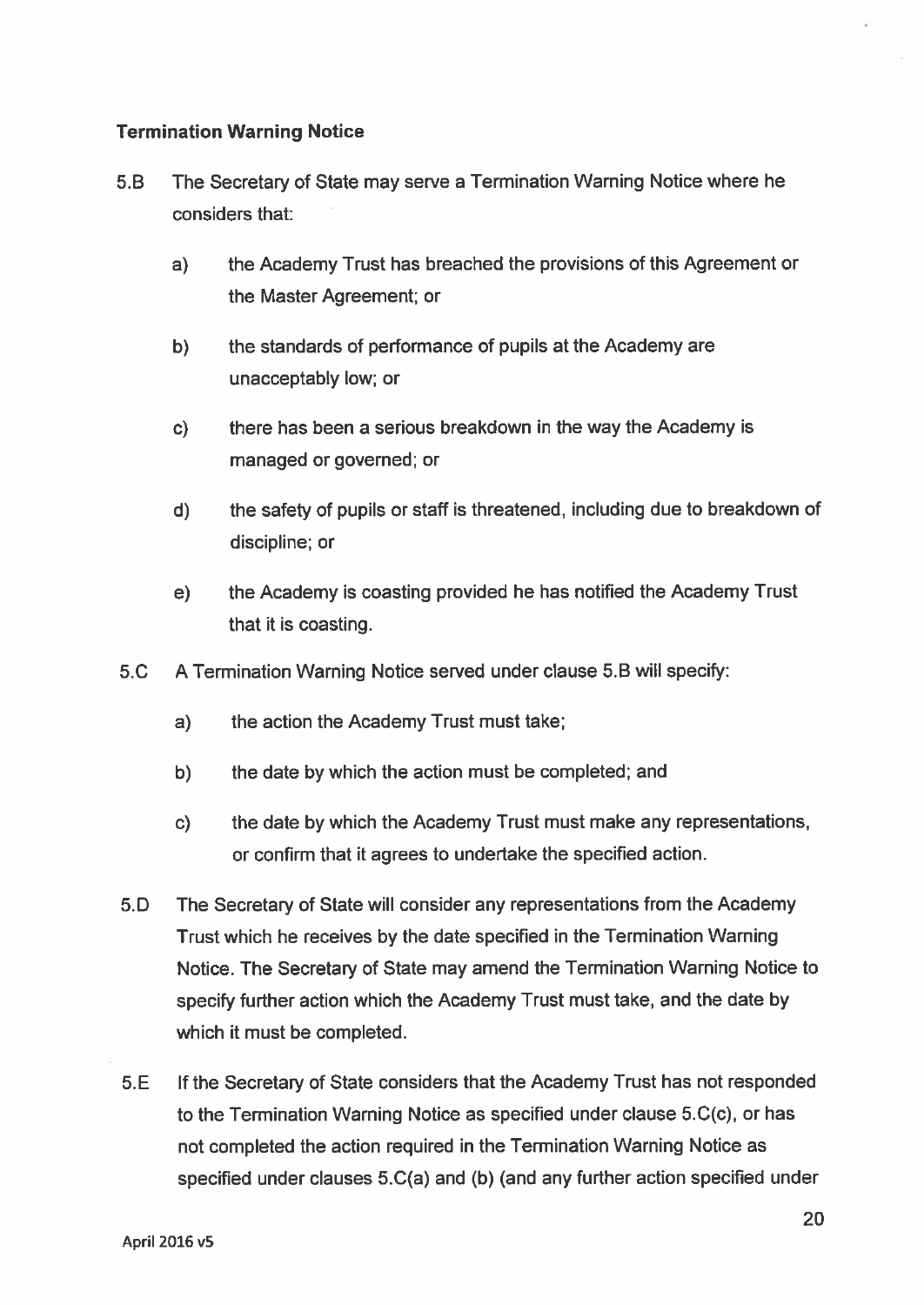clause 5.D) he may serve a Termination Notice.

#### Termination by the Secretary of State after inspection

- $5.F$ If the Chief Inspector gives notice to the Academy Trust that:
	- $a)$ special measures are required to be taken in relation to the Academy; **or**
	- $b)$ the Academy requires significant improvement

the Secretary of State may serve a Termination Warning Notice, specifying the date by which the Academy Trust must make any representations.

- $5.G$ In deciding whether to give notice of his intention to terminate under clause 5.F, the Secretary of State will have due regard to the overall performance of the Academy Trust.
- 5.G.1 Not used.
- $5.H$ If the Secretary of State has served a Termination Warning Notice under clause  $5 \text{ F}$  and:
	- $a)$ has not received any representations from the Academy Trust by the date specified in the notice; or
	- b) having considered the representations made by the Academy Trust remains satisfied that this Agreement should be terminated;

he may serve a Termination Notice.

 $5.1$ Not used.

#### **Termination by the Secretary of State**

- $5. J$ If the Secretary of State has determined that the Academy will be removed from the Register of Independent Schools and no appeal against that determination is pending, he may serve a Termination Notice.
- $5.K$ Not used.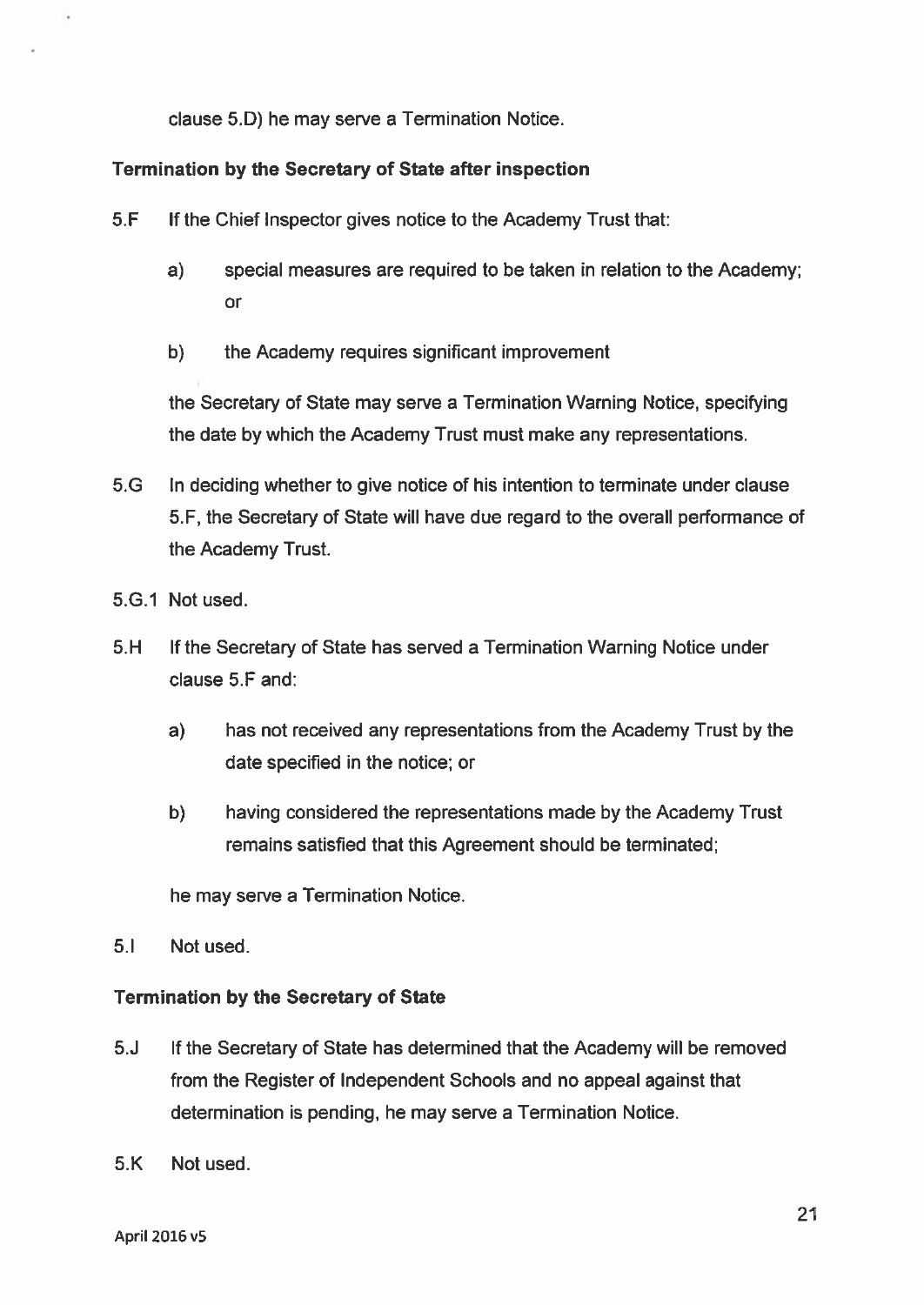- $5.L$ Not used.
- 5.M Not used.
- $5.N$ Not used.
- $5.0<sub>1</sub>$ Not used.

#### Funding and admission during notice period

- $5.P$ If the Secretary of State serves a Termination Notice under clause 5.A, the Academy Trust may continue during the notice period to admit pupils to the Academy, and to receive GAG and EAG, in accordance with this Agreement.
- $5.0<sub>1</sub>$ If the Secretary of State serves a Termination Warning Notice or a Termination Notice otherwise than under clause 5.A, the Academy Trust may continue during the notice period to admit pupils to the Academy (unless the Secretary of State specifies otherwise), and to receive GAG and EAG, in accordance with this Agreement.

#### Notice of intention to terminate by Academy Trust

- $5.R$ The Secretary of State will, before the start of each Academy Financial Year, provide the Academy Trust with a final funding allocation indicating the level of GAG and EAG to be provided in the next Academy Financial Year (the "Funding Allocation").
- $5.S$ If the Academy Trust is of the opinion that, after receipt of the Funding Allocation for the next Academy Financial Year (the "Critical Year") and after taking into account all other resources likely to be available to the Academy, including other funds that are likely to be available to the Academy from other academies operated by the Academy Trust ("All Other Resources"), it is likely that the cost of running the Academy during the Critical Year would cause the Academy Trust to become insolvent (and for this reason only) then the Academy Trust may give written notice of its intention to terminate this Agreement at the end of the Critical Year.
- $5.$ T Any notice given by the Academy Trust under clause 5.S must be provided to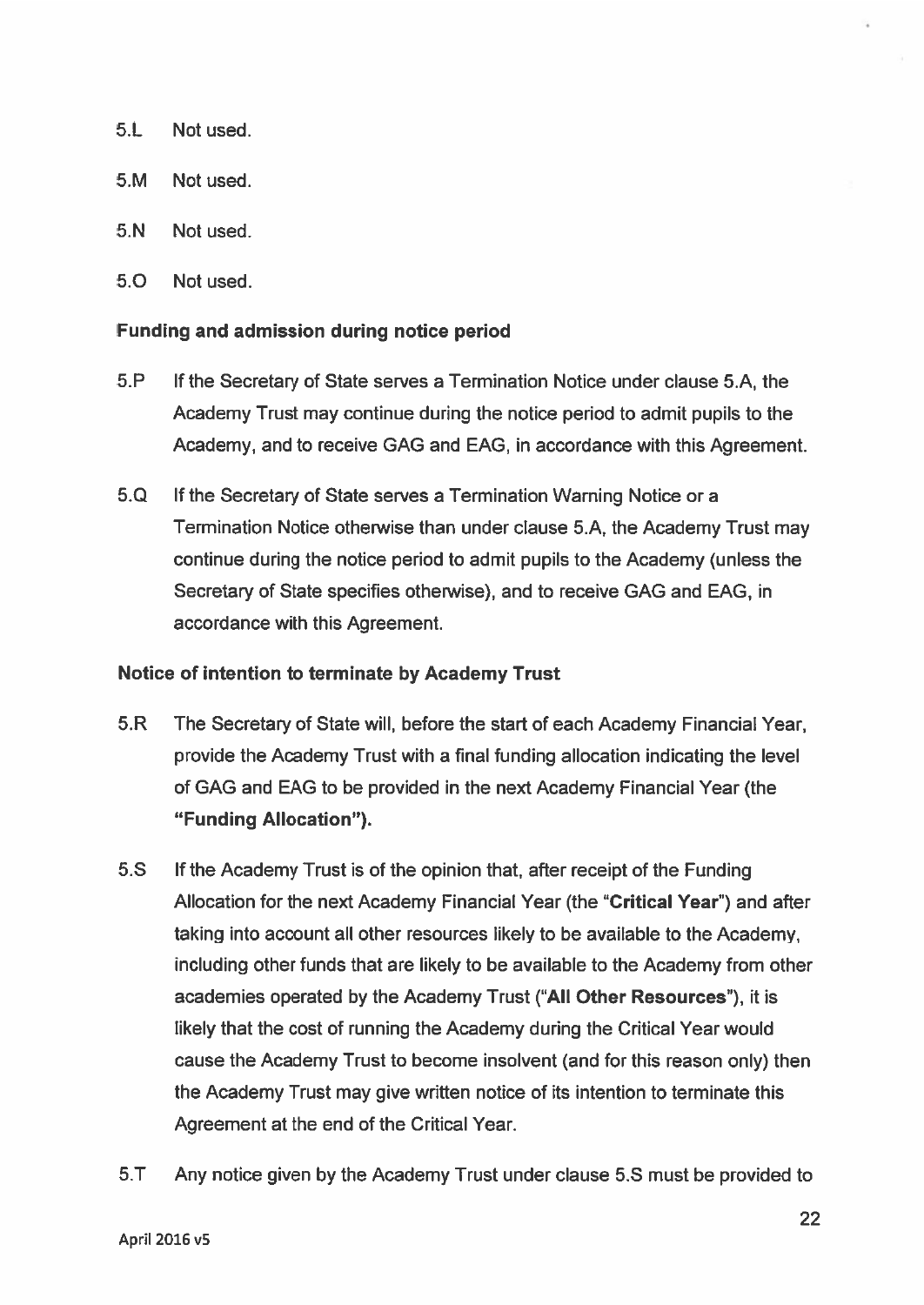the Secretary of State within six weeks of the Secretary of State issuing the Funding Allocation. The notice given by the Academy Trust under clause 5.S must specify:

- the grounds upon which the Academy Trust's opinion is based,  $a)$ including:
	- $\mathbf{i}$ . evidence of those grounds;
	- ii. any professional accounting advice the Academy Trust has received;
	- a detailed statement of steps which the Academy Trust proposes iii. to take to ensure that the running costs of the Academy are reduced such that costs are less than the Funding Allocation and All Other Resources, and the period of time within which such steps will be taken; and
- the shortfall in the Critical Year between the Funding Allocation and All  $b)$ Other Resources expected to be available to the Academy Trust to run the Academy and the projected expenditure on the Academy; and
- a detailed budget of income and expenditure for the Academy during  $c)$ the Critical Year (the "Projected Budget").
- $5. U$ Both parties will use their best endeavours to agree whether or not the cost of running the Academy during the Critical Year would cause the Academy Trust to become insolvent. Both parties recognise that they will need to engage in a constructive dialogue at the time about how best to provide education for the pupils at the Academy and use their best endeavours to agree a practical solution to the problem.
- $5.V$ If no agreement is reached by 30 April (or another date if agreed between the parties) as to whether the cost of running the Academy during the Critical Year would cause the Academy Trust to become insolvent, then that question will be referred to an independent expert (the "Expert") for resolution. The Expert's determination will be final and binding on both parties. The Expert will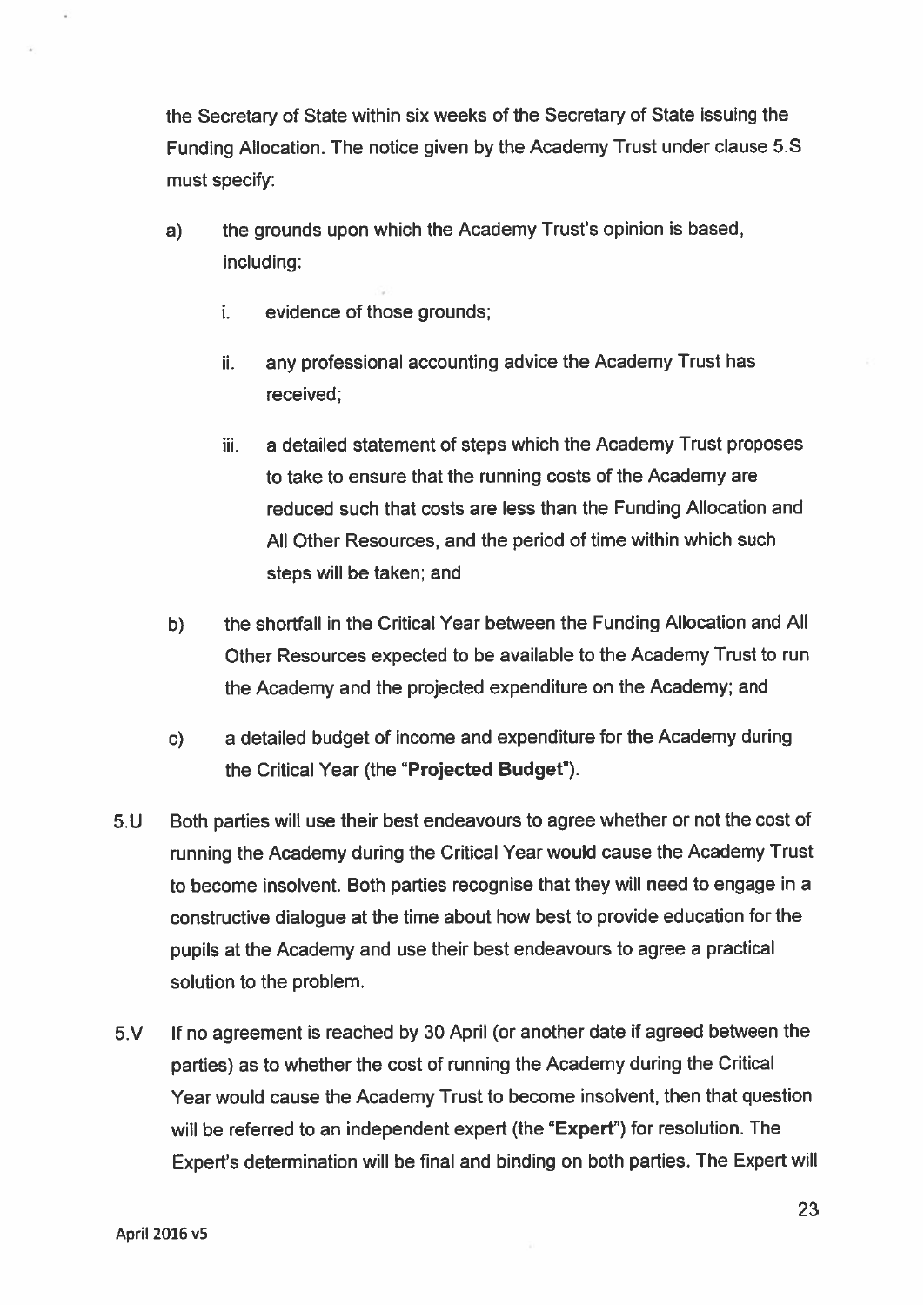be requested to specify in his determination the amount of the shortfall in funding (the "Shortfall").

- $5.W$ The Expert will be an insolvency practitioner with significant professional experience of educational institutions or academies. If the parties fail to agree upon the appointment of the Expert then the Expert will be appointed by the President of the Institute of Chartered Accountants in England and Wales. The Expert's fees will be borne equally between the parties.
- $5.X$ The Expert will be required in reaching his determination to take account of advice from an educational specialist who is professionally familiar with the issues arising from the budget management of schools. If the parties fail to agree upon the appointment of the educational specialist then the educational specialist will be appointed by the Chairman of the Specialist Schools and Academies Trust (or any successor or equivalent body). The educational specialist's fees will be borne equally between the parties.
- $5Y$ If the Expert determines that the cost of running the Academy during the Critical Year would cause the Academy Trust to become insolvent, and the Secretary of State will not have agreed to provide sufficient additional funding to cover the Shortfall, then the Academy Trust will be entitled to terminate this Agreement, by notice expiring on 31 August of the Critical Year. Any such notice will be given within 21 days after (a) the Expert's determination will have been given to the parties or (b), if later, the Secretary of State will have given written notice of his refusal to provide sufficient additional funding for the Academy to cover the Shortfall.

#### **Effect of termination**

- $5.Z$ If this Agreement is terminated, the Academy will cease to be an Academy within the meaning of sections 1 and 1A of the Academies Act 2010.
- 5.AA Subject to clauses 5.BB and 5.CC, if the Secretary of State terminates this Agreement under clause 5.A, he will indemnify the Academy Trust. If the Secretary of State terminates this Agreement otherwise than under clause 5.A, he may at his discretion indemnify or compensate the Academy Trust.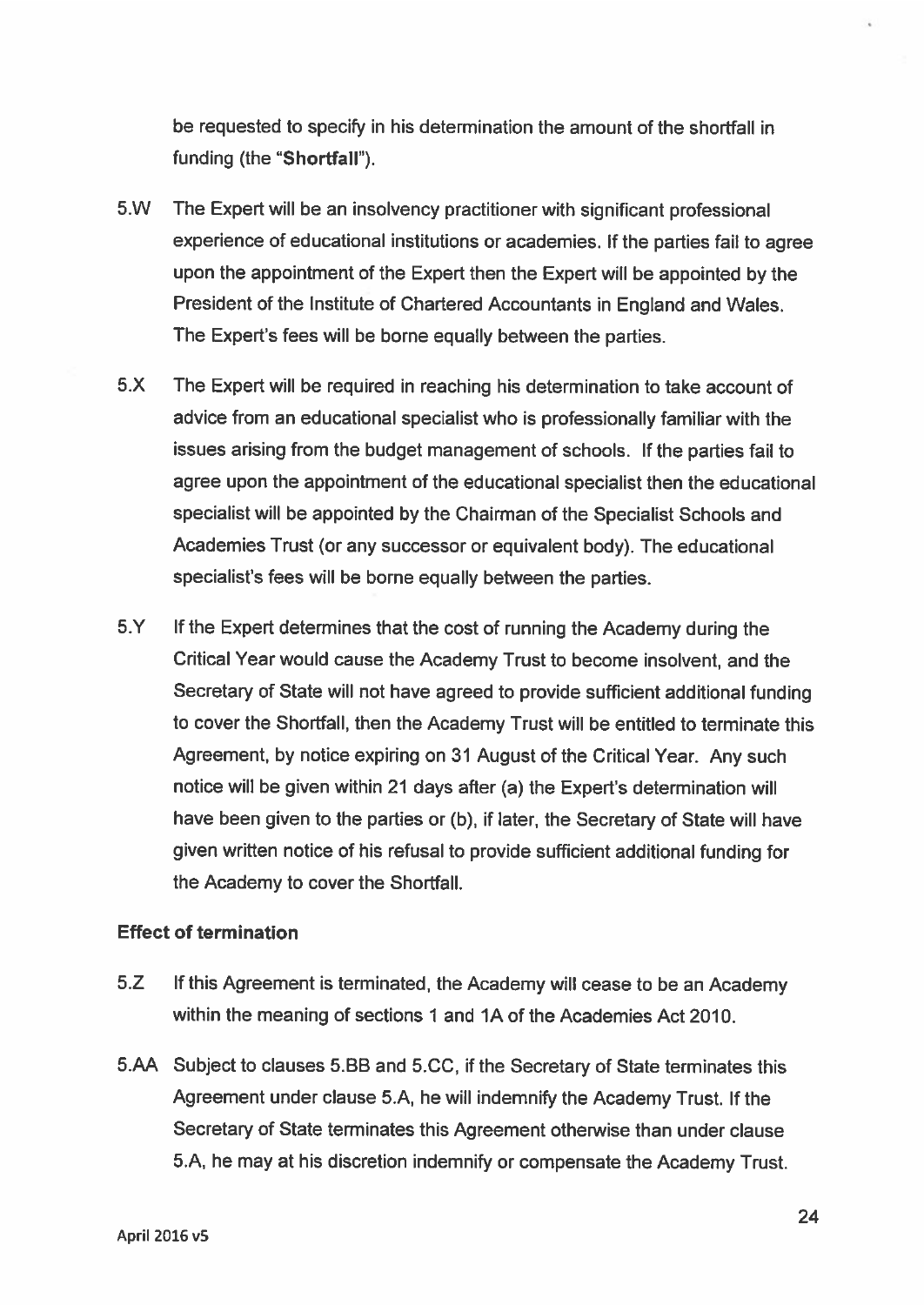- 5.BB The amount of any such indemnity or compensation will be determined by the Secretary of State, having regard to representations made to him by the Academy Trust, and will be paid as and when the Secretary of State considers appropriate.
- 5.CC The categories of expenditure incurred by the Academy Trust in consequence of termination, for which the Secretary of State may indemnify the Academy Trust under clauses 5.AA, may include:
	- $a)$ staff compensation and redundancy payments;
	- compensation payments in respect of broken contracts; b)
	- expenses of disposing of assets or adapting them for other purposes;  $c)$
	- legal and other professional fees; and  $\mathsf{d}$
	- $e)$ dissolution expenses.
- 5.DD If this Agreement is terminated, and the Academy Trust owns capital assets which have been partly or wholly funded by HM Government, the Academy Trust must, as soon as possible after the termination date:
	- transfer a proportion of those capital assets, equal to the proportion of  $a)$ the original financial contribution made by HM Government, to a nominee of the Secretary of State to use for educational purposes; or
	- if the Secretary of State directs that a transfer under clause 5.DD(a) is b) not required, pay to the Secretary of State at the termination date (or, by agreement with the Secretary of State, at the date of their subsequent disposal) a sum equivalent to the proportion of the original financial contribution made by HM Government.
- 5.EE The Secretary of State may:
	- Waive all or part of the repayment due under sub-clause 5.DD(b) if the  $a)$ Academy Trust obtains his permission to invest the sale proceeds for its charitable purposes; or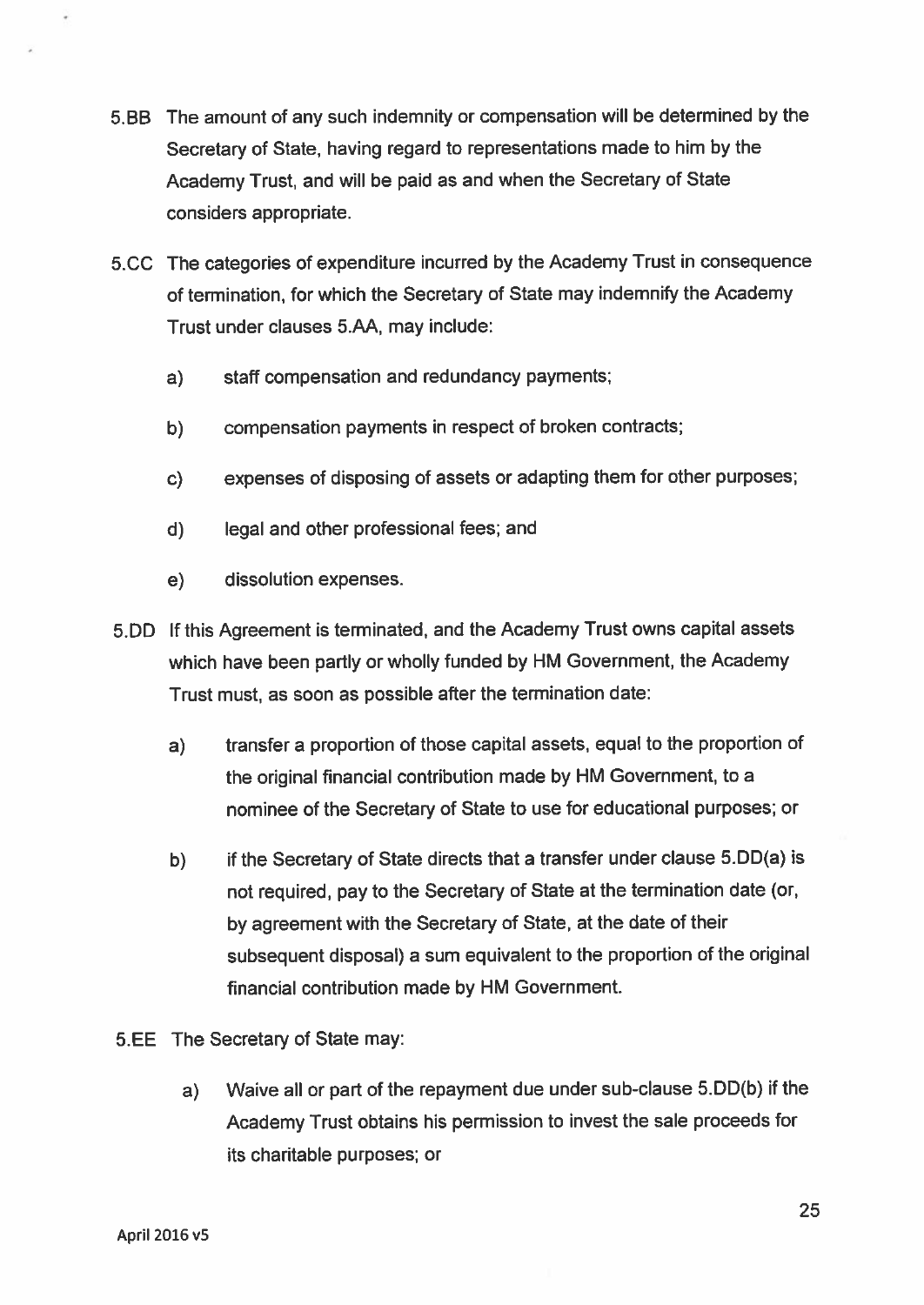b) direct the Academy Trust to pay all or part of the sale proceeds to the relevant I.A.

#### 6. OTHER CONTRACTUAL ARRANGEMENTS

#### **Annexes**

6.A Any annexes to this Agreement form part of and are incorporated into this Agreement.

#### **The Master Agreement**

 $6.B$ Except as expressly provided in this Agreement, all provisions of the Master Agreement have full force and effect.

#### General

- 6.C The Academy Trust cannot assign this Agreement.
- 6.D Failure to exercise, or a delay in exercising, any right or remedy of the Secretary of State under this Agreement (including the right to terminate this Agreement), or a single or partial exercise of such a right or remedy, is not a waiver of, and does not prevent or restrict any initial or further exercise of, that or any other right or remedy.
- 6.E Termination of this Agreement will not affect the accrued rights, remedies. obligations or liabilities of the parties existing at termination.
- $6F$ This Agreement may be executed in any number of counterparts, each of which when executed and delivered shall constitute a duplicate original, but all of which will together constitute the same agreement.
- $6.G$ This Agreement and any dispute or claim arising out of or in connection with it or its subject matter or formation (including non-contractual disputes or claims) shall be governed by and construed in accordance with the law of England and Wales, and submitted to the exclusive jurisdiction of the courts of **England and Wales.**
- $6.H$ Not used.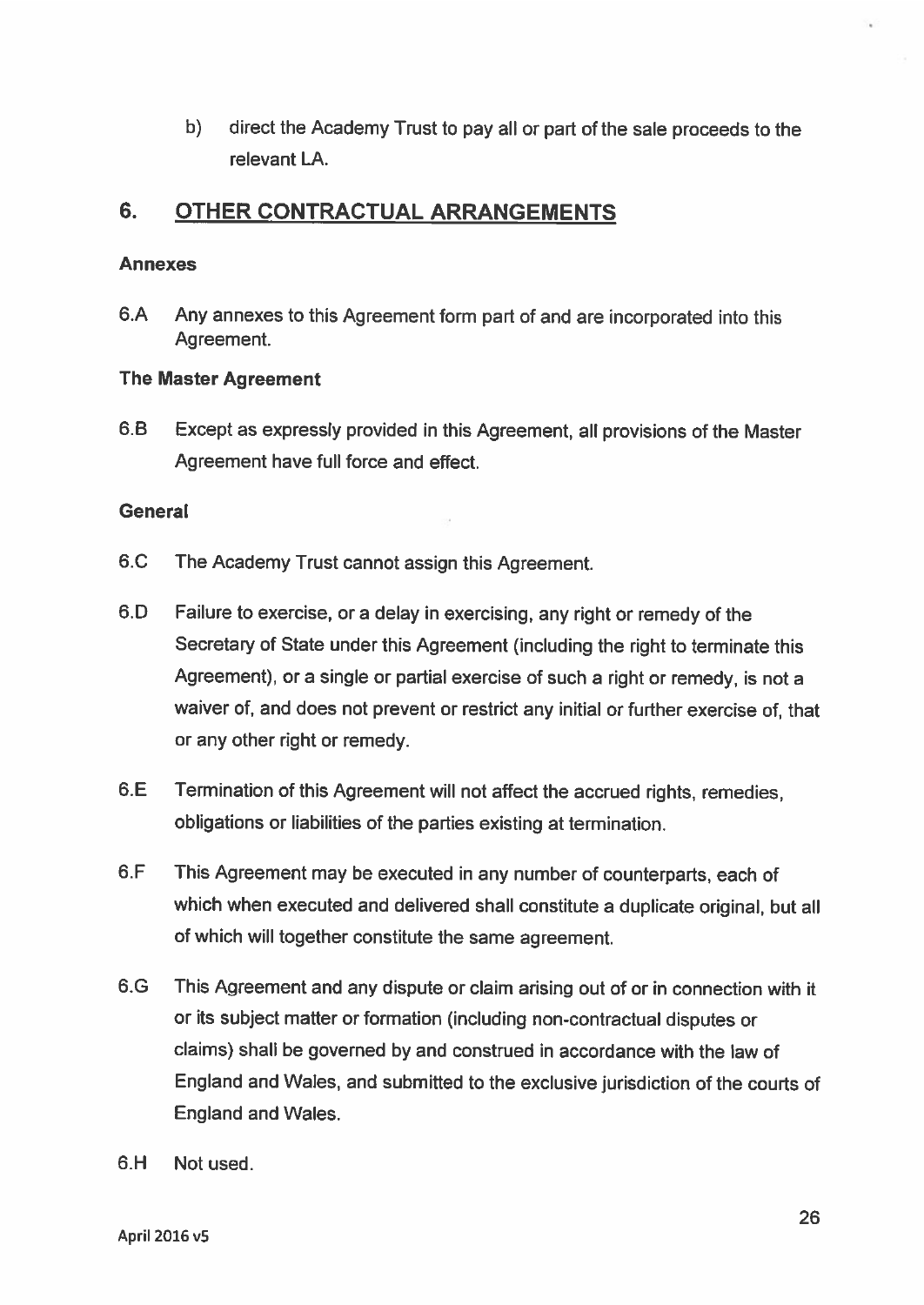$\sim$ 

 $\pm$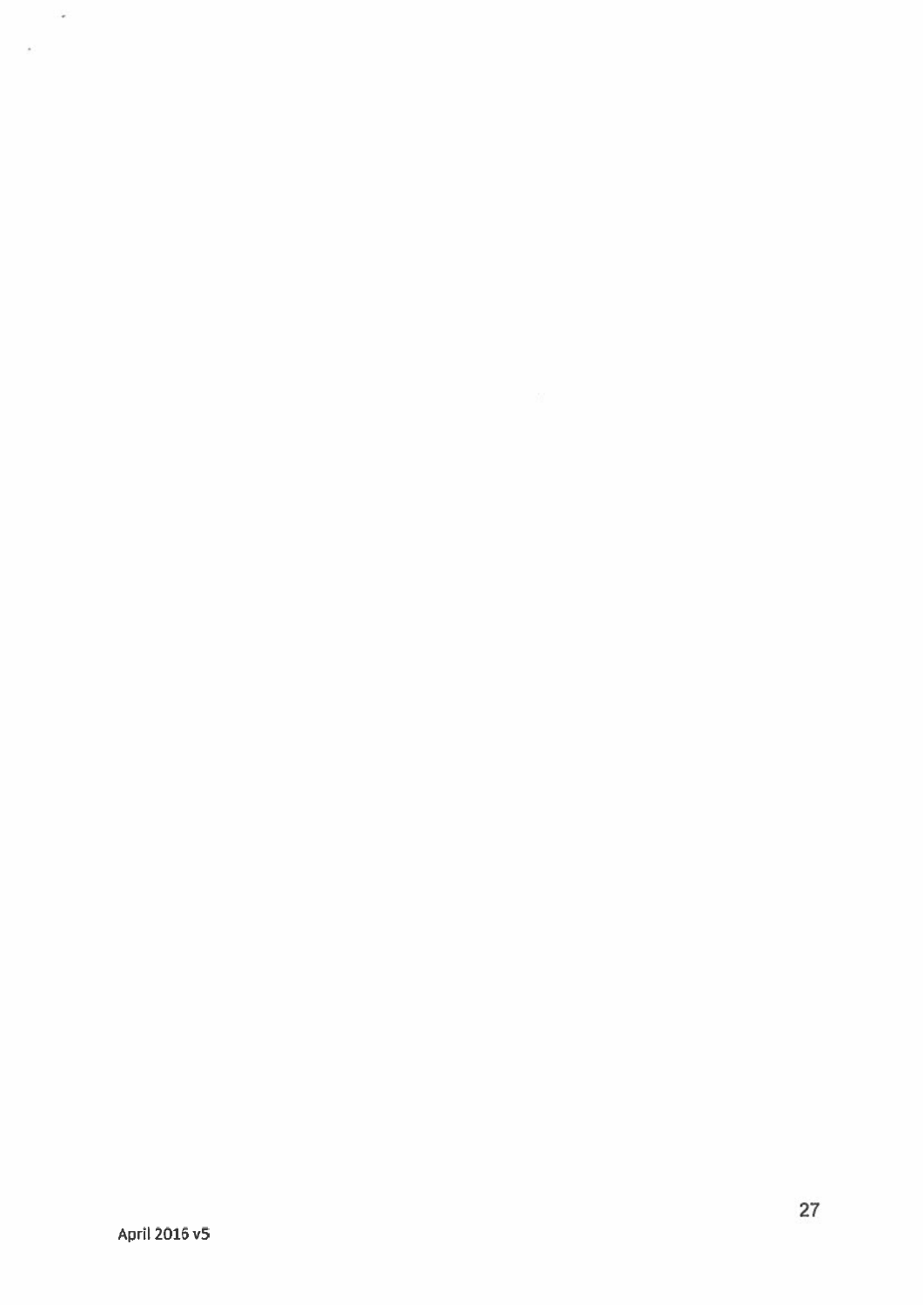## **ANNEXES**

#### $\overline{7}$ . PUPILS WITH SPECIAL EDUCATION NEEDS (SEN) AND **DISABILITIES**

"Statement of SEN" means a statement made under section 324 of the Education Act 1996.

"EHC plan" means an Education, Health and Care plan made under sections 37(2) of the Children and Families Act 2014.

- $7.A$ Except as set out in clause 8 below, the Children and Families Act 2014 imposes duties directly on Academies in respect of pupils with special educational needs, including the admission of pupils with EHC plans. If an Academy Trust considers that a LA should not have named the Academy in an EHC plan, it may ask the Secretary of State to determine whether the LA has acted unreasonably, and to make an order directing the LA to reconsider. The Secretary of State's determination will be final, subject to any right of appeal which a parent of the child may have to the First Tier Tribunal (Special Educational Needs and Disability) or the Upper Tribunal Administrative Appeals Chamber.
- $7.B$ Not used.
- $7.C.$ Not used.
- $7.D$ Not used.

#### 8. **ADMISSION OF PUPILS WITH SEN AND DISABILITIES**

- 8.A The Academy Trust must for each of its Academies, subject to its right of appeal to the Secretary of State, admit all pupils with a statement of SEN naming the Academy.
- $8.B$ Where an LA proposes to name one of the Academies in a statement of SEN. it must give the Academy Trust written notice of this, stating why it considers that Academy to be suitable for the pupil in question. Within 15 days of receipt of the LA's notice, the Academy Trust must consent to being named, except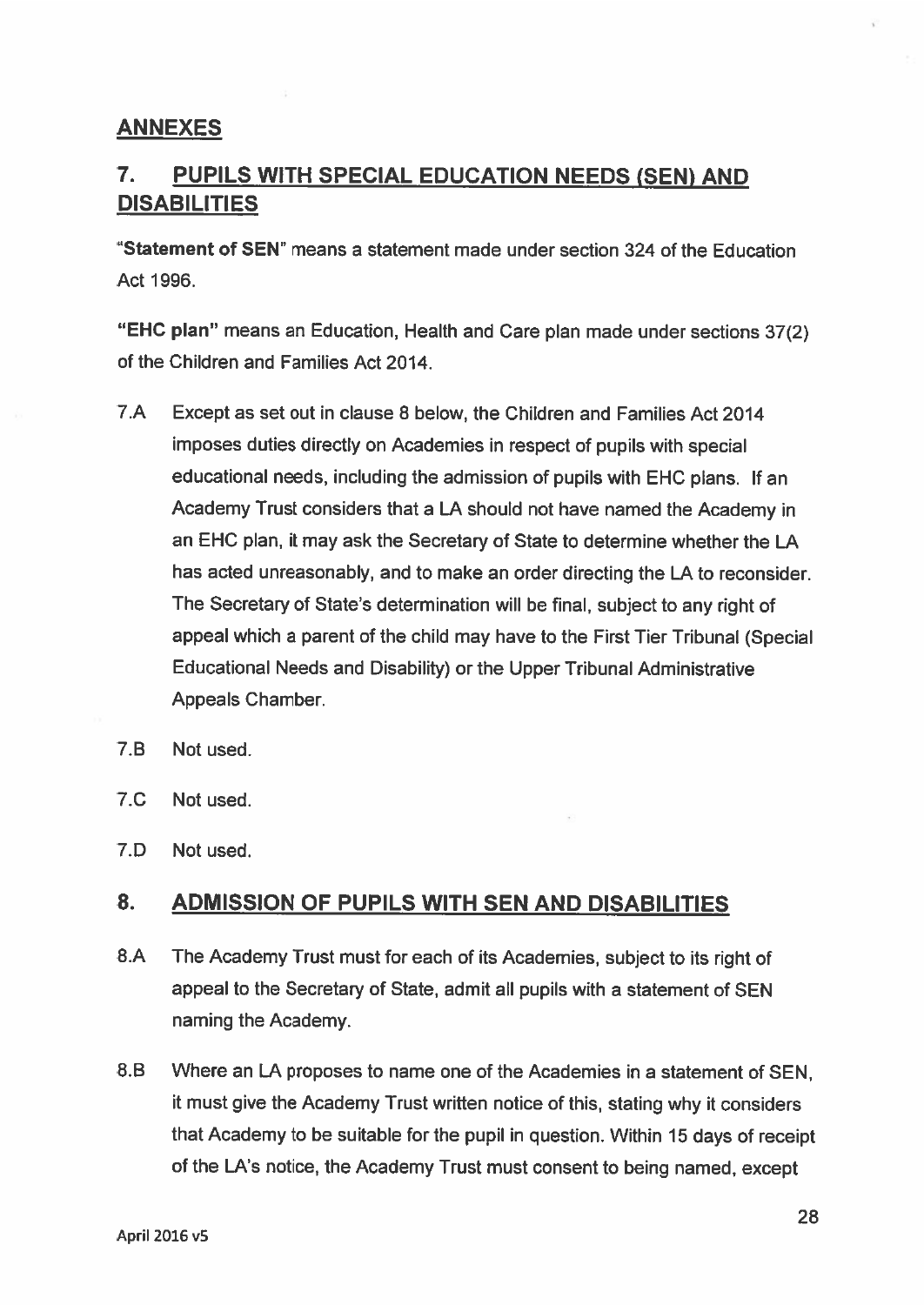where admitting the child would be incompatible with the provision of efficient education for other children, and no reasonable steps could secure compatibility. In deciding whether a child's inclusion would be incompatible with the efficient education of other children or the efficient use of resources, the Academy Trust must have regard to the relevant Guidance issued to maintained schools.

- If the Academy Trust decides that admitting the child would be incompatible 8.C with the provision of efficient education or the efficient use of resources, it must, within the 15 days, notify the LA in writing, giving its reasons for its decision.
- The Academy Trust must then seek to establish from the LA whether or not it 8.D agrees with this determination. If the LA does not agree with the Academy Trust's response, and names the Academy in the child's statement of SEN, the Academy Trust must admit the child to the school as specified in the statement or otherwise by the LA.
- If in such case, the Academy Trust considers that the LA should not have 8.E named the Academy in the statement, it may ask the Secretary of State to determine whether the LA has acted unreasonably, and to make an order directing the LA to reconsider. The Secretary of State's determination will be final, subject only to any right of appeal which a parent of the child may have to the First-tier Tribunal (Special Educational Needs and Disability) or the Upper Tribunal Administrative Appeals Chamber.
- If a parent of a child for whom the LA maintains a statement appeals to the  $8.F$ First-tier Tribunal (Special Educational Needs and Disability), either for or against the naming of the Academy in the child's statement, then the Tribunal's decision will be binding, even if it is different from that of the Secretary of State.
- Where it has been finally determined that the Academy be named in a child's  $8.G$ statement of SEN, the Academy Trust must admit the child to the Academy, notwithstanding any other admissions requirements in this Agreement.